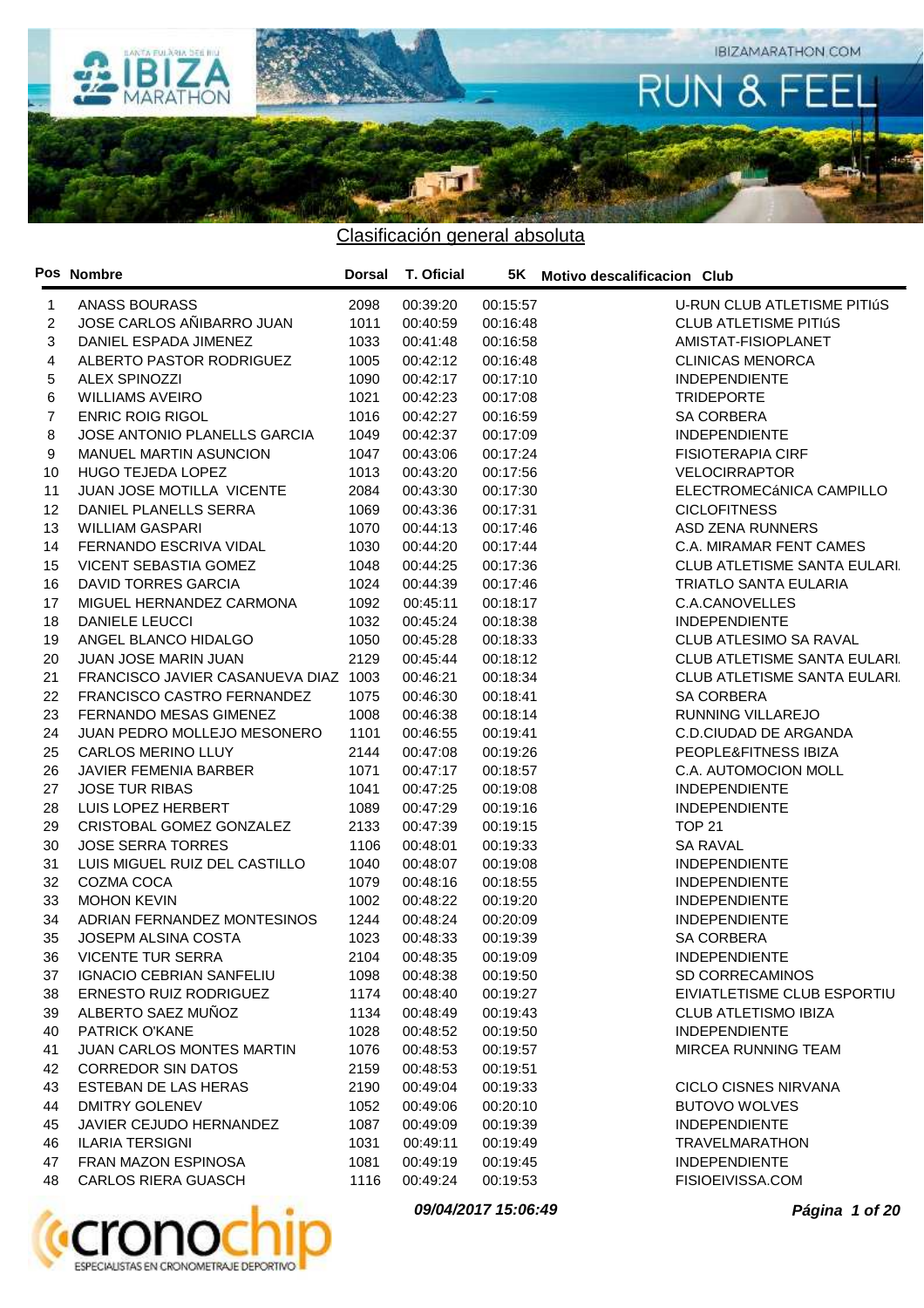

|    | Pos Nombre                                       | Dorsal | T. Oficial |          | 5K Motivo descalificacion Club      |
|----|--------------------------------------------------|--------|------------|----------|-------------------------------------|
| 49 | PAQUITO REDONDO BUEDO                            | 2099   | 00:49:35   | 00:19:56 | <b>GD PRESUNTOS TRIATLETAS</b>      |
| 50 | <b>DANI TORRES</b>                               | 1027   | 00:49:59   | 00:19:54 | <b>INDEPENDIENTE</b>                |
| 51 | <b>KNOOP ANDRE</b>                               | 1096   | 00:50:10   | 00:21:04 | <b>INDEPENDIENTE</b>                |
| 52 | NORMAN MARI TORRES                               | 1091   | 00:50:21   | 00:20:06 | MAL $D$ K +                         |
| 53 | <b>INDRE BARKUTE</b>                             | 1128   | 00:50:22   | 00:19:57 | <b>BFIT IBIZA TRIATHLON</b>         |
| 54 | SALVATORE RAMETTA                                | 1162   | 00:50:30   | 00:20:32 | <b>CLUB ATLETISME SANTA EULARI.</b> |
| 55 | PEDRO SERRANO ALONSO                             | 1261   | 00:50:38   | 00:20:39 | <b>FFDR</b>                         |
| 56 | <b>EMILIO ESCUDERO MARI</b>                      | 1072   | 00:50:44   | 00:19:54 | <b>INDEPENDIENTE</b>                |
| 57 | MIQUEL PERUCHO PLA                               | 1181   | 00:50:54   | 00:19:39 | SANUS VITAE TEAM                    |
| 58 | <b>EDWARD CUMMINGS</b>                           | 1114   | 00:50:54   | 00:20:34 | <b>INDEPENDIENTE</b>                |
| 59 | JULIO RODRIGUEZ LOPEZ                            | 1191   | 00:51:02   | 00:21:02 | <b>INDEPENDIENTE</b>                |
| 60 | <b>XUS SAEZ ALARCON</b>                          | 1093   | 00:51:06   | 00:19:59 | <b>BFIT RUNNERS</b>                 |
| 61 | <b>MARIO CASTELLUCCI</b>                         | 1073   | 00:51:06   | 00:20:55 | <b>INDEPENDIENTE</b>                |
| 62 | <b>JOAN CLAPES ROIG</b>                          | 1095   | 00:51:32   | 00:20:56 | <b>BARCELONA ATLETISME</b>          |
| 63 | <b>JOAN GARCIA ROSELLO</b>                       | 1159   | 00:51:35   | 00:21:10 | <b>CLUB ATLETISME CAMETES</b>       |
| 64 | SOPHIE KELLEHER                                  | 1119   | 00:51:50   | 00:20:54 | BLACKHEATH AND BROMLEY HAI          |
| 65 | <b>DESIDERIO FERRER MARI</b>                     | 2174   | 00:52:02   | 00:20:38 | <b>INDEPENDIENTE</b>                |
| 66 | <b>GONZALO MORENO MINGUITO</b>                   | 1185   | 00:52:13   | 00:21:30 | <b>INDEPENDIENTE</b>                |
| 67 | <b>JORDI REIZ LLAMAS</b>                         | 1233   | 00:52:24   | 00:20:44 | <b>INDEPENDIENTE</b>                |
| 68 | <b>MARCO GIANOLA</b>                             | 1924   | 00:52:34   | 00:21:37 | <b>INDEPENDIENTE</b>                |
| 69 | TONI RIBAS SALA                                  | 2155   | 00:52:38   | 00:21:29 | U-RUN                               |
| 70 | ALBERTO VILLALBA ESCANDELL                       | 2096   | 00:52:40   | 00:21:29 | <b>CLUB ATLETISMO IBIZA</b>         |
| 71 | <b>ANTONIO FERRER GUASCH</b>                     | 1150   | 00:52:43   | 00:21:28 | <b>TRIATLO SANTA EULARIA</b>        |
| 72 | ANGEL PASCUAL FERNANDEZ                          | 1271   | 00:52:55   | 00:21:13 | <b>INDEPENDIENTE</b>                |
| 73 | DOMINIK MÖNIG                                    | 1102   | 00:52:55   | 00:21:19 | AUSDAUERSCHULE BY BUNERT            |
| 74 | FRANCISCO JAVIER EXPOSITO MESAS 2088             |        | 00:52:55   | 00:20:48 | <b>INDEPENDIENTE</b>                |
| 75 | <b>CRISTINA FUENTES ZURITA</b>                   | 2106   | 00:52:59   | 00:21:29 | <b>INDEPENDIENTE</b>                |
| 76 | <b>SERGIO MAZA CRESPO</b>                        | 1042   | 00:53:04   | 00:21:24 | <b>INDEPENDIENTE</b>                |
| 77 | <b>GUILLERMO FERNANDEZ</b>                       | 1198   | 00:53:08   | 00:21:29 | <b>SA RAVAL</b>                     |
| 78 | DANIEL LOPEZ RIBAS                               | 1257   | 00:53:14   | 00:21:29 | EIVIATLETISME CLUB ESPORTIU         |
| 79 | <b>ALBERTO PRATS CORZ</b>                        | 1276   | 00:53:18   | 00:21:00 | POR LIBRE                           |
| 80 | TONI MARI TUR                                    | 1196   | 00:53:24   | 00:22:43 | <b>ES PUIG</b>                      |
| 81 | JOSE MANUEL ARTECALE SANCHEZ                     | 1815   | 00:53:29   | 00:22:47 | <b>INDEPENDIENTE</b>                |
| 82 | JAVIER RUBIO CANTISANO                           | 1485   | 00:53:43   | 00:22:05 | <b>INDEPENDIENTE</b>                |
| 83 | ROLANDO GUSTAVO ALVAREZ LIMA                     | 1125   | 00:53:47   | 00:21:16 | <b>INDEPENDIENTE</b>                |
|    |                                                  | 1392   |            |          | CLUB ATLETISME SANTA EULARI.        |
| 84 | MIGUEL PADIAL RODRIGUEZ<br><b>VITTORIO POLES</b> |        | 00:53:50   | 00:22:05 | ATLETICA AVIANO                     |
| 85 |                                                  | 1088   | 00:53:55   | 00:21:45 | <b>INDEPENDIENTE</b>                |
| 86 | BARTOLOME RIBAS ORVAY                            | 1205   | 00:54:02   | 00:22:10 |                                     |
| 87 | CAROLINA GAMEZ BUSTOS                            | 1290   | 00:54:07   | 00:21:29 | CLUB ATLETISME SANTA EULARI.        |
| 88 | SABINA CORRAL MORENO                             | 1204   | 00:54:08   | 00:22:03 | HC TRI                              |
| 89 | THOMAS DE MELGAZZI                               | 1250   | 00:54:14   | 00:22:36 | <b>INDEPENDIENTE</b>                |
| 90 | JOSE ANTONIO PRATS PARTIDA                       | 1299   | 00:54:19   | 00:21:44 | <b>INDEPENDIENTE</b>                |
| 91 | <b>JESUS CORDOBA MORENO</b>                      | 1459   | 00:54:22   | 00:22:24 | <b>INDEPENDIENTE</b>                |
| 92 | TONI GRANADOS MORENO                             | 1453   | 00:54:22   | 00:21:41 | <b>SA RAVAL</b>                     |
| 93 | VICTOR SORIANO BONANAD                           | 1111   | 00:54:31   | 00:20:54 | C.T SPORTPHYSIOLOGY                 |
| 94 | RICARDO LOPEZ DOMENECH                           | 1456   | 00:54:38   | 00:23:01 | <b>INDEPENDIENTE</b>                |
| 95 | <b>JUAN JOSE MARI HIDALGO</b>                    | 1301   | 00:54:41   | 00:22:07 | <b>SCR PEñA DEPORTIVA</b>           |
| 96 | RAUL JUANEDA                                     | 1179   | 00:54:42   | 00:21:46 | <b>INDEPENDIENTE</b>                |



**09/04/2017 15:06:49 Página 2 of 20**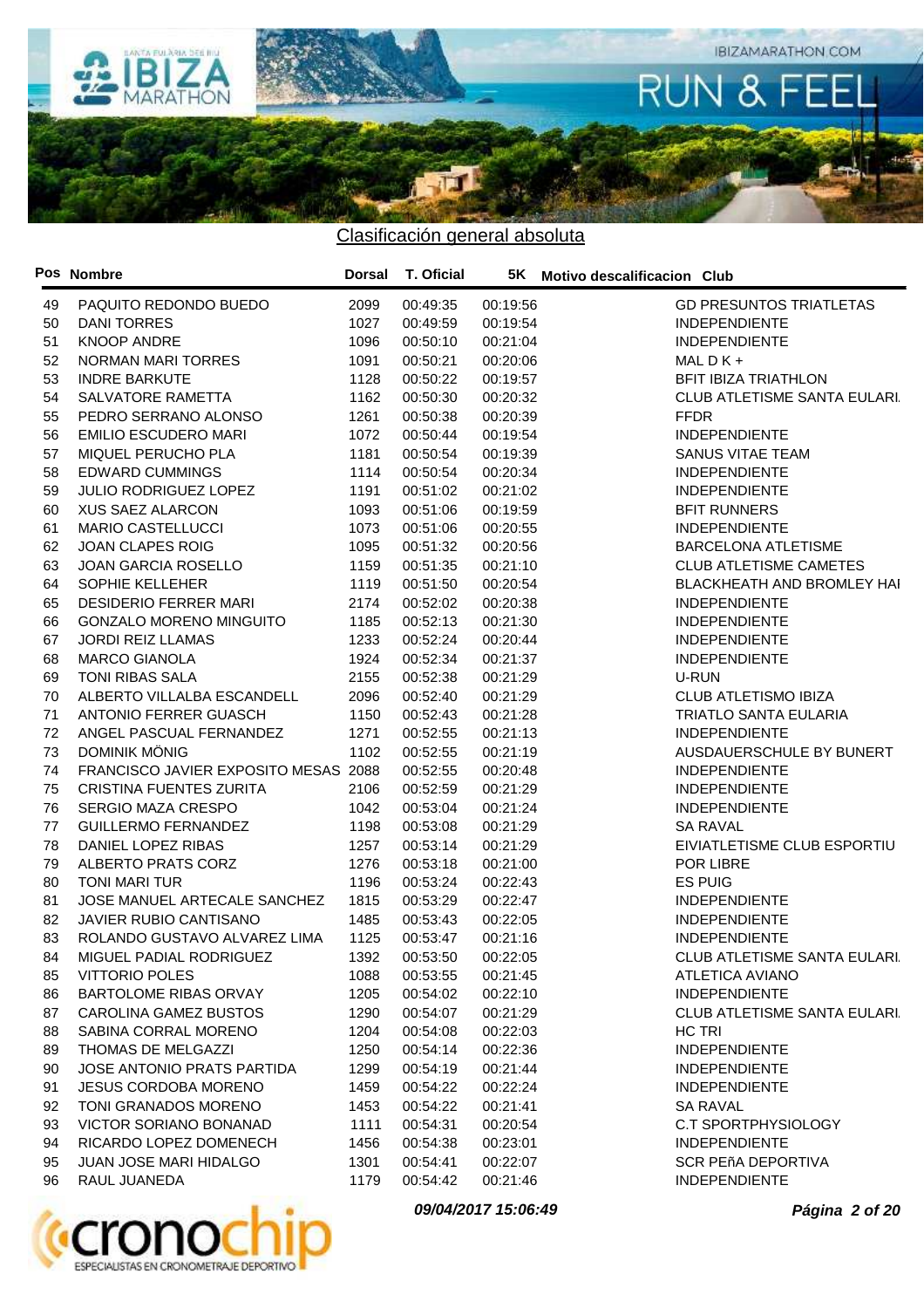

|     | Pos Nombre                           | <b>Dorsal</b> | <b>T. Oficial</b> |          | 5K Motivo descalificacion Club     |
|-----|--------------------------------------|---------------|-------------------|----------|------------------------------------|
| 97  | Mº LUCRECIA MARI BEL                 | 1123          | 00:54:44          | 00:22:11 | <b>SA RAVAL</b>                    |
| 98  | FRANCISCO JAVIER AGUADO VALVERI 1097 |               | 00:54:44          | 00:22:06 | CLUB ATLETISME SANTA EULARI.       |
| 99  | <b>CRISTINA GUIRAL GIMENEZ</b>       | 1058          | 00:54:45          | 00:22:07 | <b>CLUB ATLETISME SANTA EULARI</b> |
| 100 | OLIVER BERNAL PIKE                   | 2063          | 00:54:45          | 00:22:07 | <b>CLUB ATLETISME SANTA EULARI</b> |
| 101 | REBECA HERNANDEZ                     | 2113          | 00:54:45          | 00:22:06 | <b>CLUB ATLETISME SANTA EULARI</b> |
| 102 | <b>IVAN CUADRIPANI</b>               | 1053          | 00:54:45          | 00:21:13 | RUNNING EVASION VILANOVA           |
| 103 | <b>NEIL BEECHEY</b>                  | 1367          | 00:54:51          | 00:22:14 | <b>COMMANDO FIT IBIZA</b>          |
| 104 | RICARDO ALOS VELERT                  | 1199          | 00:55:13          | 00:22:21 | EIVIATLETISME CLUB ESPORTIU        |
| 105 | MICHAEL KREISCHE                     | 1083          | 00:55:24          | 00:21:54 | <b>INDEPENDIENTE</b>               |
| 106 | <b>JOAQUIN TUR HERRERO</b>           | 1270          | 00:55:26          | 00:22:51 | <b>INDEPENDIENTE</b>               |
| 107 | XEVI JIMENEZ AVILA                   | 1240          | 00:55:40          | 00:21:57 | <b>SA RAVAL</b>                    |
| 108 | ANA ESTHER FIDALGO ALVAREZ           | 1193          | 00:55:47          | 00:23:10 | <b>GA LLUISOS MATARO</b>           |
| 109 | JUAN PEDRO SANZ COCA                 | 1192          | 00:55:47          | 00:23:10 | <b>GA LLUISOS MATARO</b>           |
| 110 | ANGEL GORTAZAR PEREZ-SOMARRIBA 1399  |               | 00:55:49          | 00:23:40 | <b>INDEPENDIENTE</b>               |
| 111 | NATASHA WESELY                       | 1443          | 00:55:53          | 00:23:16 | UNR TRIATHLON CLUB                 |
| 112 | <b>COSMI NOGUERA TORRES</b>          | 1283          | 00:55:54          | 00:22:09 | <b>INDEPENDIENTE</b>               |
| 113 | ROBERTO LOPEZ ORTEGA                 | 1888          | 00:55:57          |          | <b>G.D PRESUNTOS TRIATLETAS</b>    |
| 114 | RICHARD BURKINSHAW                   | 1139          |                   | 00:23:16 | <b>INDEPENDIENTE</b>               |
|     |                                      |               | 00:55:58          | 00:22:37 |                                    |
| 115 | ALVARO SEVILLA NAVARRO               | 1465          | 00:55:59          | 00:23:23 | <b>INDEPENDIENTE</b>               |
| 116 | DANIEL DE LOS REYES VELASCO          | 1026          | 00:56:00          | 00:22:54 | DEPORTISTAS AMBULANTES             |
| 117 | KIKE LOWY GALLEGO                    | 1148          | 00:56:01          | 00:22:54 | DEPORTISTAS AMBULANTES             |
| 118 | JAVIER SEVILLA HUERTA                | 1206          | 00:56:08          | 00:23:59 | TOPRUN TEAM BY METAESPORT          |
| 119 | CAROLINA D'AMICO REBORD              | 2103          | 00:56:11          | 00:22:44 | <b>INDEPENDIENTE</b>               |
| 120 | <b>OSCAR VIDAL</b>                   | 1228          | 00:56:13          | 00:23:19 | TOPRUN TEAM BY METAESPORT          |
| 121 | <b>DESROZIERS ERIC</b>               | 2128          | 00:56:13          | 00:24:18 | <b>INDEPENDIENTE</b>               |
| 122 | SERGIO VICENTE MOLINA COLOMAR        | 1044          | 00:56:18          | 00:22:30 | <b>G.D.PRESUNTOS TRIATLETAS</b>    |
| 123 | FANI GONZALEZ LEAL                   | 2100          | 00:56:18          | 00:22:30 | <b>GD PRESUNTOS TRIATLETAS</b>     |
| 124 | JORDI SALEWSKI PASCUAL               | 1285          | 00:56:21          | 00:23:39 | <b>TRIATLO SANTA EULARIA</b>       |
| 125 | <b>TIMO ETTRICH</b>                  | 1216          | 00:56:33          | 00:23:14 | <b>INDEPENDIENTE</b>               |
| 126 | JORGE GARCIA MARTINEZ                | 1280          | 00:56:43          | 00:23:48 | <b>INDEPENDIENTE</b>               |
| 127 | RUBEN GALLENT BLASCO                 | 2183          | 00:56:44          | 00:22:01 | <b>INDEPENDIENTE</b>               |
| 128 | RODRIGO AROCA ROS                    | 1300          | 00:56:46          | 00:22:20 | <b>TOP21</b>                       |
| 129 | <b>IPPOLITA TERSIGNI</b>             | 1113          | 00:56:47          | 00:23:22 | <b>TRAVELMARATHON</b>              |
| 130 | MIGUEL ANGEL DOMINGUEZ GARCIA        | 1998          | 00:56:48          | 00:23:23 | <b>INDEPENDIENTE</b>               |
| 131 | <b>CLEBER CABALLERO</b>              | 1019          | 00:56:49          | 00:22:35 | <b>ES VEDRA</b>                    |
|     | 132 PAU RIERA TORRES                 | 1482          | 00:56:54          | 00:23:59 | <b>INDEPENDIENTE</b>               |
|     | 133 PAOLO DI TELLA                   | 1387          | 00:56:56          | 00:22:50 | <b>INDEPENDIENTE</b>               |
|     | 134 PABLO PEDRO ROSELLO ARCE         | 1266          | 00:57:00          | 00:22:45 | CLUB NATACIÓN IBIZA TRIATLON       |
| 135 | JAVIER HERRERA SERRA                 | 1248          | 00:57:00          | 00:23:01 | <b>INDEPENDIENTE</b>               |
|     | 136 KNUD RÖLLEKE                     | 1061          | 00:57:02          | 00:22:45 | <b>INDEPENDIENTE</b>               |
| 137 | MARC BOEHME                          | 1004          | 00:57:02          | 00:22:46 | AYYO TEAM ESSEN E.V.               |
| 138 | JUANJO CLAPES COSTA                  | 1298          | 00:57:08          | 00:23:08 | <b>VERROS DE SES SALINES</b>       |
| 139 | <b>MATTHIAS PATEROK MARATEN</b>      | 2195          | 00:57:12          | 00:24:25 | <b>INDEPENDIENTE</b>               |
| 140 | ANTONIO VELASCO BECERRA              | 1450          | 00:57:18          | 00:23:23 | <b>CLUB ATLETISME SANTA EULARI</b> |
| 141 | FANNY DANCKWARDT                     | 1264          | 00:57:23          | 00:24:11 | <b>CLUB NATACIO BARCELONA</b>      |
| 142 | DAVID MORELL DOLS                    | 1329          | 00:57:24          | 00:23:51 | NO FEDERADO                        |
| 143 | <b>RUBEN REVENGA MARTIN</b>          | 1237          | 00:57:39          | 00:24:15 | <b>INDEPENDIENTE</b>               |
| 144 | JOSE RAMON BLANQUEZ VICO             | 1423          | 00:57:39          | 00:23:54 | <b>GD PRESUNTOS TRIATLETAS</b>     |



**09/04/2017 15:06:49 Página 3 of 20**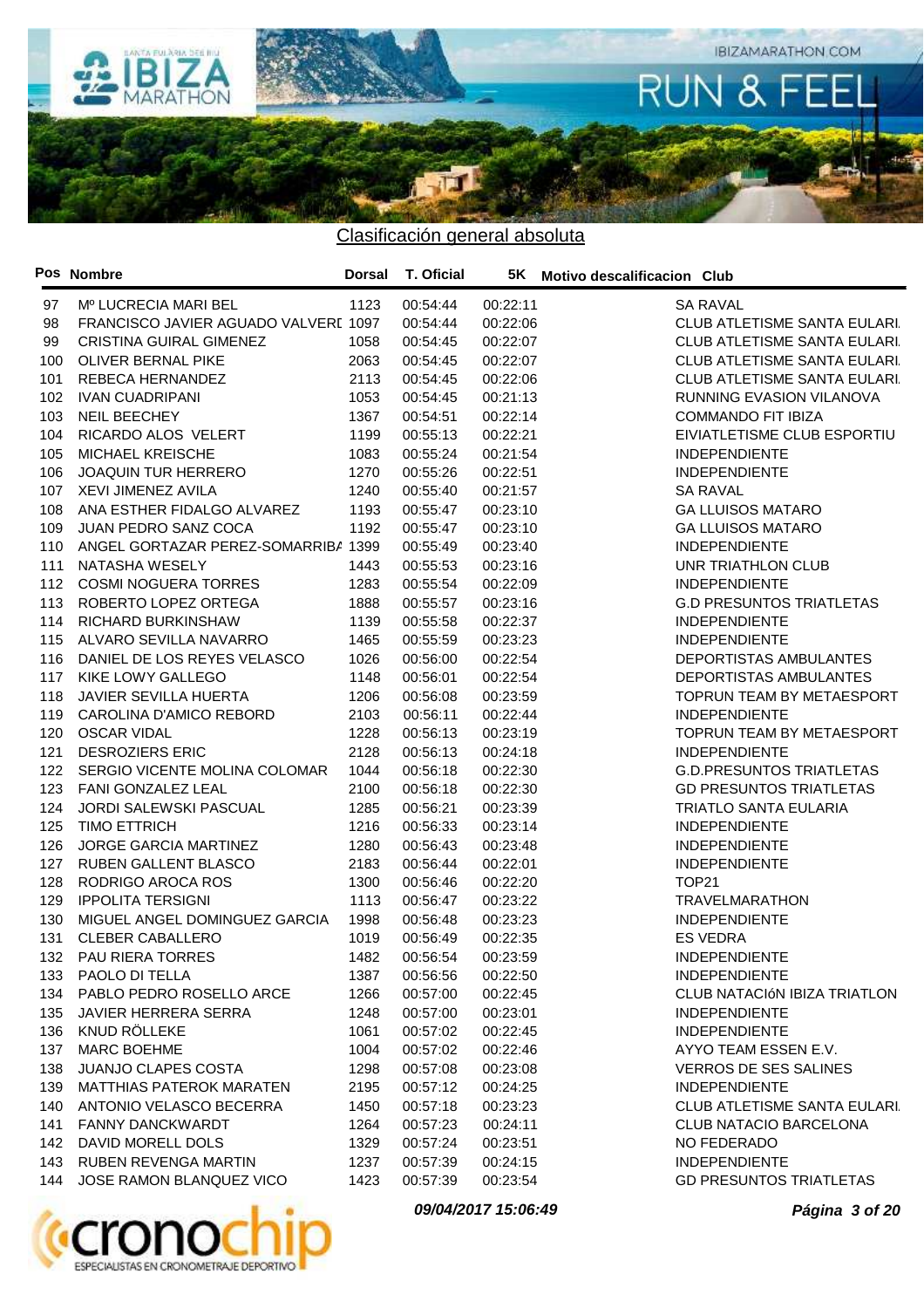

Clasificación general absoluta

|     | Pos Nombre                           | <b>Dorsal</b> | T. Oficial |          | 5K Motivo descalificacion Club     |
|-----|--------------------------------------|---------------|------------|----------|------------------------------------|
| 145 | SONIA SANCHEZ MARTIN                 | 1247          | 00:57:40   | 00:23:33 | C.A. AUTOMOCIÓN MOLL               |
| 146 | NICOLAS AVELINO OJEDA FERNANDEZ 1131 |               | 00:57:41   | 00:23:22 | <b>INDEPENDIENTE</b>               |
| 147 | <b>FLORIAN BERGMULLER</b>            | 1831          | 00:57:41   | 00:24:53 | <b>INDEPENDIENTE</b>               |
| 148 | <b>BIVILLE MYRIAM</b>                | 1200          | 00:57:46   | 00:23:42 | AMICALE DU VAL DE SOMME            |
| 149 | ENRIQUE GALLARDO FERNANDEZ           | 1287          | 00:57:47   | 00:22:32 | C N EIVISSA TRIATLO                |
| 150 | NICOLAS MASTROVERTI                  | 1133          | 00:57:50   | 00:22:50 | <b>INDEPENDIENTE</b>               |
| 151 | <b>NIELS VAN LOON</b>                | 1460          | 00:57:51   | 00:22:57 | <b>INDEPENDIENTE</b>               |
| 152 | JAVIER MANZANO MARTINEZ              | 1452          | 00:57:52   | 00:23:56 | <b>EIVIATLETISME</b>               |
| 153 | ANDREW SCOTT                         | 1265          | 00:57:53   | 00:23:41 | <b>INDEPENDIENTE</b>               |
| 154 | <b>BEN ALISON</b>                    | 1454          | 00:57:57   | 00:23:13 | <b>INDEPENDIENTE</b>               |
| 155 | JOAQUIN COLL GUASCH                  | 1256          | 00:57:58   | 00:22:22 | <b>EIVIATLETISME</b>               |
| 156 | OSCAR GARCIA TRUCHADO                | 1029          | 00:58:01   | 00:23:19 | <b>INDEPENDIENTE</b>               |
| 157 | <b>IAN HAYWOOD</b>                   | 1274          | 00:58:03   | 00:22:44 | <b>INDEPENDIENTE</b>               |
| 158 | JESUS MANUEL SANCHEZ BREA            | 1213          | 00:58:06   | 00:23:57 | <b>IBIZA RUNNERS</b>               |
| 159 | ROBERT GREENWOOD                     | 1155          | 00:58:12   | 00:24:26 | <b>INDEPENDIENTE</b>               |
| 160 | <b>ELIA NORIS</b>                    | 2081          | 00:58:13   | 00:25:10 | <b>STEINER CORSE</b>               |
| 161 | RAUL CONTRERAS ALFARO                | 1132          | 00:58:14   | 00:23:05 | CA CLUB ATLETISMO ALBACETE         |
| 162 | ANTONIO MUÑOZ MORENO                 | 1840          | 00:58:15   | 00:23:37 | <b>INDEPENDIENTE</b>               |
| 163 | <b>EUGENIO SENTI CLAPES</b>          | 1476          | 00:58:24   | 00:24:49 | MAL DK+                            |
| 164 | DAVID PADILLA FERRER                 | 2101          | 00:58:24   | 00:22:42 | <b>GRUP ESPORTIU ESPALMADOR</b>    |
| 165 | SANDRA BUSTILLO RODRIGUEZ            | 1259          | 00:58:31   | 00:24:22 | <b>INDEPENDIENTE</b>               |
| 166 | LYDIA YERN ALLEN                     | 2068          | 00:58:32   | 00:24:38 | <b>TRIJASA</b>                     |
| 167 | <b>JORDI CIURANA ROS</b>             | 1289          | 00:58:34   | 00:24:18 | <b>GENT DE FOIOS</b>               |
| 168 | <b>JUAN IGNACIO AURA TORMOS</b>      | 1967          | 00:58:35   | 00:23:59 | <b>INDEPENDIENTE</b>               |
| 169 | JOSE MANUEL OSUNA TORRES             | 1258          | 00:58:35   | 00:23:37 | <b>INDEPENDIENTE</b>               |
| 170 | ALBERTO MORENO BLASCO                | 1189          | 00:58:37   | 00:23:56 | <b>INDEPENDIENTE</b>               |
| 171 | JOAN SERRA CARDONA                   | 1130          | 00:58:46   | 00:24:15 | <b>INDEPENDIENTE</b>               |
| 172 | <b>LLUIS MATAS</b>                   | 1295          | 00:58:47   | 00:24:21 | <b>INDEPENDIENTE</b>               |
| 173 | <b>ANTONIO TUR GUASCH</b>            | 2147          | 00:58:49   | 00:26:02 | PALANGRES EIXUTS                   |
| 174 | FRANCISCO LOPEZ CANO                 | 1262          | 00:58:53   | 00:23:36 | <b>INDEPENDIENTE</b>               |
| 175 | JOSE ANTONIO COLOMAR RAMON           | 2196          | 00:58:59   | 00:22:01 | PALANGRES EIXUTS                   |
| 176 | PILAR SANCHEZ VALERO                 | 1473          | 00:59:00   | 00:23:53 | <b>INDEPENDIENTE</b>               |
| 177 | PAOLO GATTI                          | 2016          | 00:59:03   | 00:25:54 | <b>INDEPENDIENTE</b>               |
| 178 | ALBERTO CLIMENT MALPARTIDA           | 2151          | 00:59:08   | 00:24:03 | <b>LAPONIA</b>                     |
| 179 | JOSE LUIS CLIMENT MALPARTIDA         | 1322          | 00:59:09   | 00:24:02 | <b>CLUB LAPONIA</b>                |
|     | 180 KEVIN GONZALEZ SAIZ              | 1278          | 00:59:14   | 00:24:40 | #KGS144 -XVIII                     |
|     | 181 MANUEL BAVIERA CASABAN           | 1292          | 00:59:16   | 00:24:24 | CA CAMES LLARGUES                  |
|     | 182 MEHDI BELKHIRIA                  | 1714          | 00:59:18   | 00:25:03 | <b>INDEPENDIENTE</b>               |
| 183 | <b>ISRAEL ALCALDE SERRANO</b>        | 1854          | 00:59:19   | 00:25:44 | <b>INDEPENDIENTE</b>               |
| 184 | LUIS HORMIGO GUTIERREZ               | 1477          | 00:59:21   | 00:24:52 | MI FISIO IBIZA                     |
| 185 | IVAN MARI                            | 1384          | 00:59:22   | 00:24:14 | <b>INDEPENDIENTE</b>               |
| 186 | <b>ERNESTO CARDOS</b>                | 1129          | 00:59:24   | 00:25:09 | CE RUNNERS RIO TURIA               |
| 187 | JOAN PEREYRA TUR                     | 1286          | 00:59:27   | 00:23:27 | <b>CLUB ATLETISME SANTA EULARI</b> |
| 188 | <b>VINICIUS CALASANS PIMENTEL</b>    | 2123          | 00:59:27   | 00:23:01 | ES VERRUS DE SES SALINES           |
| 189 | <b>NURIA BOIX</b>                    | 1352          | 00:59:29   | 00:25:19 | <b>SD CORRECAMINOS</b>             |
| 190 | IÑIGO RODRIGUEZ                      | 2102          | 00:59:30   | 00:23:15 | <b>INDEPENDIENTE</b>               |
| 191 | FERNANDO TALAVERA SORIANO            | 1342          | 00:59:34   | 00:23:46 | <b>INDEPENDIENTE</b>               |
|     | 192 ANA TORRES PINEDO                | 1368          | 00:59:38   | 00:23:50 | <b>INDEPENDIENTE</b>               |



**09/04/2017 15:06:49 Página 4 of 20**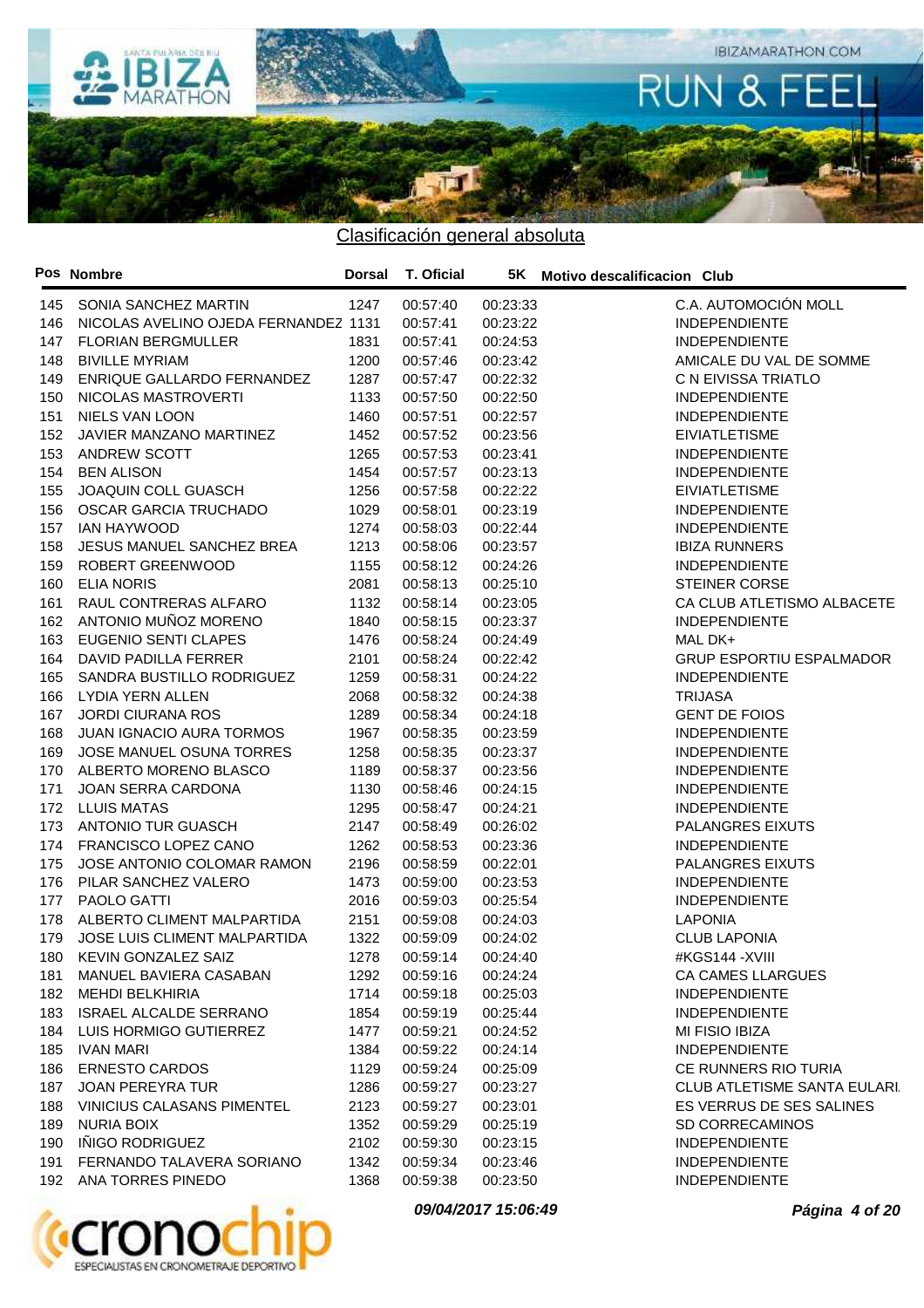

|     | Pos Nombre                           | <b>Dorsal</b> | T. Oficial |          | 5K Motivo descalificacion Club      |
|-----|--------------------------------------|---------------|------------|----------|-------------------------------------|
| 193 | JAVIER MASERO SANCHEZ                | 1720          | 00:59:43   | 00:25:31 | <b>INDEPENDIENTE</b>                |
| 194 | JEROEN VAN IERSEL                    | 1696          | 00:59:48   | 00:24:40 | <b>INDEPENDIENTE</b>                |
| 195 | <b>ESTHER TRILLO GARCIA</b>          | 1246          | 00:59:49   | 00:23:43 | <b>INDEPENDIENTE</b>                |
| 196 | FRANCESCO GIUSEPPE FACCHI            | 2148          | 00:59:49   | 00:25:22 | <b>GTA CREMA</b>                    |
| 197 | <b>AURELIEN PEROUMAL</b>             | 1318          | 00:59:50   | 00:25:17 | <b>INDEPENDIENTE</b>                |
| 198 | FERMIN CABEZUELO ORTIZ               | 2189          | 00:59:54   | 00:24:34 | <b>CLUB ATLETISME SANTA EULARI.</b> |
| 199 | ESTHER VILLALBA ESPIGARES            | 2027          | 00:59:54   | 00:24:27 | <b>CLUB ATLETISME SANTA EULARI.</b> |
| 200 | <b>ALEX MORENO TORRES</b>            | 1912          | 00:59:56   | 00:24:49 | <b>INDEPENDIENTE</b>                |
| 201 | CARLOS BURILLO SERRANO               | 1051          | 01:00:00   | 00:23:35 | <b>INDEPENDIENTE</b>                |
| 202 | <b>TOMAS PARIS HIDALGO</b>           | 1464          | 01:00:13   | 00:24:18 | <b>CLUB ATLETISME SANTA EULARI</b>  |
| 203 | JUAN LUIS CERDA JUAN                 | 2039          | 01:00:14   | 00:24:28 | <b>INDEPENDIENTE</b>                |
| 204 | <b>JOSE CEJUDO</b>                   | 2120          | 01:00:18   | 00:25:16 | <b>INDEPENDIENTE</b>                |
| 205 | JOSE LUIS AYUSO CASTELLVI            | 2097          | 01:00:27   | 00:25:09 | CE RUNNERS RIO TURIA                |
| 206 | <b>MARCO GIOACCHINI</b>              | 2087          | 01:00:27   | 00:23:16 | <b>INDEPENDIENTE</b>                |
| 207 | <b>MARC DURA MERCADO</b>             | 1471          | 01:00:34   | 00:24:50 | <b>INDEPENDIENTE</b>                |
| 208 | TONI MARTINEZ ROMERO                 | 2048          | 01:00:35   | 00:26:01 | <b>TRI IT</b>                       |
| 209 | <b>SERGI HUERTA CALPE</b>            | 1867          | 01:00:37   | 00:25:33 | <b>INDEPENDIENTE</b>                |
| 210 | <b>CASSIUS WALKER-HUNT</b>           | 1184          | 01:00:44   | 00:24:25 | <b>INDEPENDIENTE</b>                |
| 211 | DORSAL SIN DATOS                     | 2160          | 01:00:44   | 00:28:19 |                                     |
| 212 | ESTEBAN LUCAS LACUNZA                | 2053          | 01:00:51   | 00:24:19 | <b>INDEPENDIENTE</b>                |
| 213 | ANDREA GRONDONA                      | 1431          | 01:00:56   | 00:24:16 | <b>INDEPENDIENTE</b>                |
| 214 | TONI RIBAS TORRES                    | 2122          | 01:00:58   | 00:24:49 | <b>INDEPENDIENTE</b>                |
| 215 | <b>TIM STACEY</b>                    | 1160          | 01:00:59   | 00:23:38 | <b>INDEPENDIENTE</b>                |
| 216 | FRANCISCO JAVIER PEREZ RODRIGUE 2107 |               | 01:01:02   | 00:25:39 | <b>TRIATLON PUERTO REAL</b>         |
| 217 | LAURA GUTIERREZ RODRIGUEZ            | 1943          | 01:01:02   | 00:26:06 | <b>INDEPENDIENTE</b>                |
| 218 | JOSE MANUEL SEGURA SIBAJA            | 1841          | 01:01:03   | 00:24:51 | <b>G.D.PRESUNTOS TRIALETAS</b>      |
| 219 | JOSE LUIS BEDMAR MARTINEZ            | 2042          | 01:01:04   | 00:25:54 | I RUN WITH LEIVA                    |
| 220 | JOSE MARIA GONZALEZ MARTIN           | 1451          | 01:01:04   | 00:24:37 | <b>G.D.PRESUNTOS TRIATLETAS</b>     |
| 221 | LUKAS OCHOA RUIZ                     | 1195          | 01:01:08   | 00:24:52 | <b>INDEPENDIENTE</b>                |
| 222 | JOSE ANTONIO CARBONELL LOPEZ         | 2010          | 01:01:11   | 00:26:02 | <b>INDEPENDIENTE</b>                |
| 223 | LAURA CASP NOGUES                    | 1584          | 01:01:16   | 00:24:50 | CA ELS COIXOS                       |
| 224 | JOSE PABLO VAZQUEZ PEREZ             | 2089          | 01:01:17   | 00:25:21 | SD CORRECAMINOS                     |
| 225 | JULIETA L LAZARTE                    | 1338          | 01:01:19   | 00:25:21 | <b>INDEPENDIENTE</b>                |
| 226 | <b>ALLISON GARCEZ</b>                | 1166          | 01:01:22   | 00:25:09 | <b>INDEPENDIENTE</b>                |
| 227 | MALNOE VINCENT                       | 1211          | 01:01:26   | 00:27:01 | <b>INDEPENDIENTE</b>                |
| 228 | ANDREAS WIPFLER                      | 1819          | 01:01:28   | 00:26:14 | <b>KNAPP IBERICA</b>                |
|     | 229 HEULLANT-LIHAUT PAUL             | 1436          | 01:01:30   | 00:24:48 | <b>INDEPENDIENTE</b>                |
| 230 | <b>JUAN FRANCISCO RIBAS VIDAL</b>    | 1907          | 01:01:30   | 00:25:27 | <b>TRIDEPORTE</b>                   |
| 231 | LAURA ALICE TEAR                     | 2164          | 01:01:31   | 00:26:33 | <b>INDEPENDIENTE</b>                |
|     | 232 LICIA MARTINI                    | 1447          | 01:01:31   | 00:25:07 | <b>INDEPENDIENTE</b>                |
| 233 | <b>ENNIO PILONI</b>                  | 2149          | 01:01:32   | 00:25:25 | <b>GTA CREMA</b>                    |
| 234 | NATALIA SALYUK                       | 1268          | 01:01:34   | 00:25:22 | <b>INDEPENDIENTE</b>                |
| 235 | <b>VICENT JUAN RIERA</b>             | 1201          | 01:01:40   | 00:25:36 | FISIOEIVISSA.COM                    |
| 236 | <b>JENNIFER URSILLO</b>              | 1978          | 01:01:40   | 00:26:30 | <b>INDEPENDIENTE</b>                |
| 237 | <b>HECTOR SOLER</b>                  | 1152          | 01:01:41   | 00:27:23 | <b>INDEPENDIENTE</b>                |
| 238 | MONTSE BARRERA SANCHEZ               | 385           | 01:01:52   | 00:25:26 | <b>INDEPENDIENTE</b>                |
| 239 | DIEGO PONCE COSTA                    | 1944          | 01:01:55   | 00:25:05 | <b>INDEPENDIENTE</b>                |
| 240 | LYDIA GARCIA CIVERA                  | 1136          | 01:01:55   | 00:25:08 | <b>ATLETISME SAGUNT</b>             |
|     |                                      |               |            |          |                                     |



**09/04/2017 15:06:49 Página 5 of 20**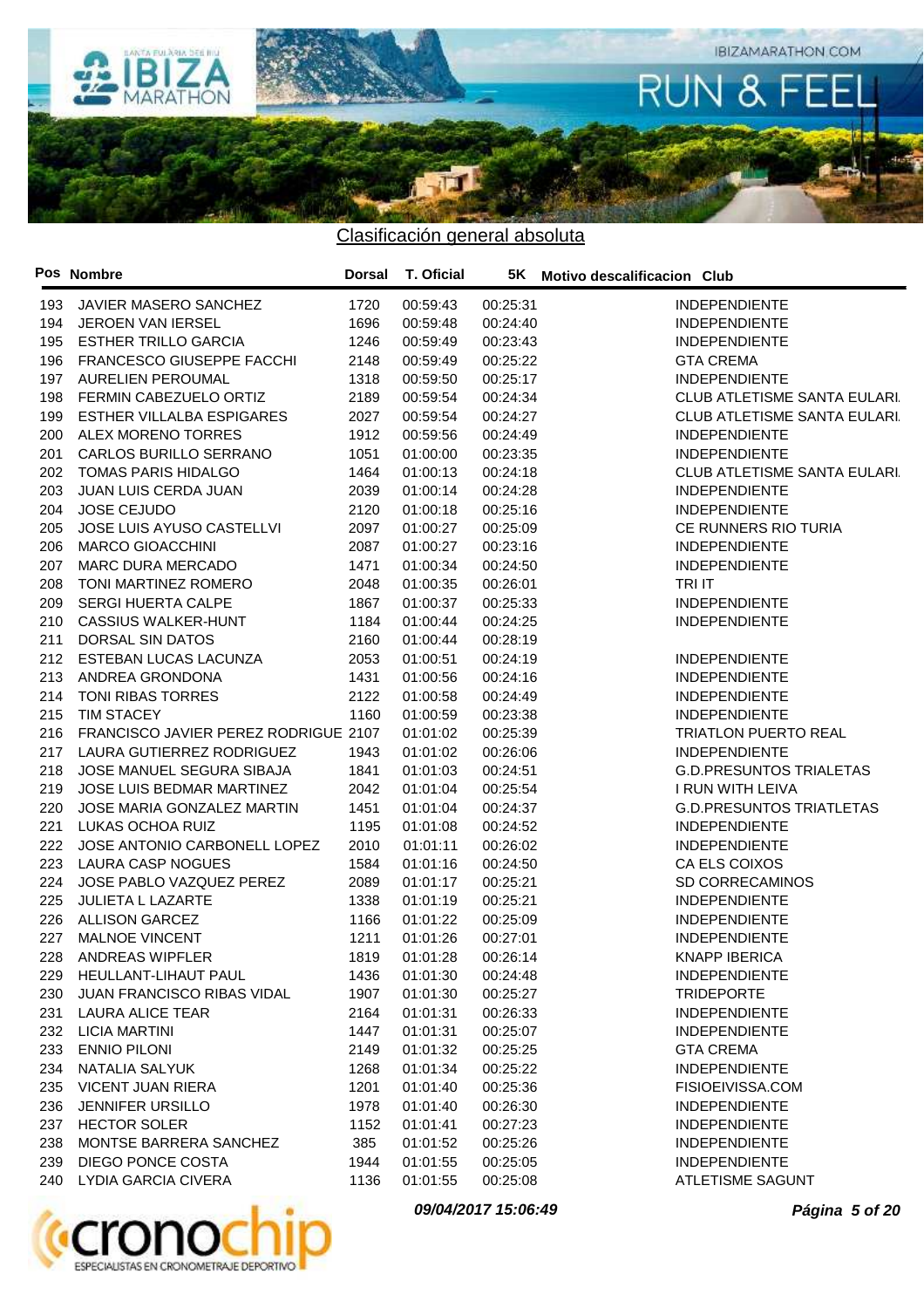

|     | Pos Nombre                    | Dorsal | T. Oficial |          | 5K Motivo descalificacion Club      |
|-----|-------------------------------|--------|------------|----------|-------------------------------------|
| 241 | <b>CESAR GALINDEZ RUIZ</b>    | 1212   | 01:01:55   | 00:25:09 | <b>INDEPENDIENTE</b>                |
| 242 | JUAN CARLOS BALAGUER MESON    | 1054   | 01:01:56   | 00:25:08 | ATLETISME SAGUNT                    |
| 243 | MANFRED GLAUSER               | 1524   | 01:01:58   | 00:25:44 | <b>INDEPENDIENTE</b>                |
| 244 | <b>ISAAC QUIROS MARCHUET</b>  | 1961   | 01:02:03   | 00:27:13 | <b>GREEN MILE RUNNER</b>            |
| 245 | ALFONSO CUEVAS VILLAR DEL SAZ | 2033   | 01:02:05   | 00:24:39 | <b>INDEPENDIENTE</b>                |
| 246 | CARLOS REY DE VIÑAS HARRAS    | 1759   | 01:02:09   | 00:24:15 | <b>INDEPENDIENTE</b>                |
| 247 | RICARDO BEDIA SORIA           | 1319   | 01:02:18   | 00:24:54 | <b>INDEPENDIENTE</b>                |
| 248 | ANTONIO MARTINEZ LARA         | 1344   | 01:02:21   | 00:26:18 | <b>INDEPENDIENTE</b>                |
| 249 | ADRIAN MASSAM                 | 1951   | 01:02:28   | 00:24:41 | <b>INDEPENDIENTE</b>                |
| 250 | <b>FREDERIC LEGARRE BEGUE</b> | 1816   | 01:02:29   | 00:26:01 | <b>INDEPENDIENTE</b>                |
| 251 | <b>MARTIN REGUERA PACHO</b>   | 1942   | 01:02:32   | 00:26:06 | <b>INDEPENDIENTE</b>                |
| 252 | PAULA GAITAN                  | 1339   | 01:02:33   | 00:25:36 | <b>INDEPENDIENTE</b>                |
| 253 | PATRICIO CALVANESSE BELLO     | 1446   | 01:02:33   | 00:26:09 | <b>INDEPENDIENTE</b>                |
| 254 | DAVID ESCUDERO MORENO         | 1461   | 01:02:35   | 00:27:04 | PALANGRES EIXUTS                    |
| 255 | ZAIDA CAPEANS SANCHEZ         | 1104   | 01:02:35   | 00:26:10 | DEPORTES MADRID RUNNING CL          |
| 256 | JOSE ANTONIO RODRIGUEZ MERINO | 404    | 01:02:35   | 00:25:37 | <b>INDEPENDIENTE</b>                |
| 257 | TERESA RUIZ SAN JOSE          | 1105   | 01:02:35   | 00:26:10 | DEPORTES MADRID RC                  |
| 258 | ANTONIO REINOSO IZQUIERDO     | 1489   | 01:02:38   | 00:25:28 | <b>INDEPENDIENTE</b>                |
| 259 | JUAN ANTONIO FERRER MARI      | 1215   | 01:02:39   | 00:24:39 | <b>CLUB ATLETISME SANTA EULARI.</b> |
| 260 | SERGIO ALONSO CASTAÑO         | 2158   | 01:02:40   | 00:26:22 | <b>INDEPENDIENTE</b>                |
| 261 | LUCAS MORAN COSTA             | 1935   | 01:02:43   | 00:24:51 | ES VERROS DE SES SALINES            |
| 262 | ALEJANDRO GIMENEZ SANCHEZ     | 1311   | 01:02:48   | 00:28:13 | <b>INDEPENDIENTE</b>                |
| 263 | RAMON SAN GREGORIO ESTEVE     | 2138   | 01:02:49   | 00:26:13 | <b>INDEPENDIENTE</b>                |
| 264 | <b>JONATHAN KUHN MESCHEDE</b> | 1254   | 01:02:49   | 00:26:44 | <b>INDEPENDIENTE</b>                |
| 265 | <b>BENJAMIN KREISCHE</b>      | 1084   | 01:02:51   | 00:25:07 | <b>INDEPENDIENTE</b>                |
| 266 | ALEJANDRO GOMEZ ANDRES        | 1953   | 01:02:54   | 00:25:45 | <b>INDEPENDIENTE</b>                |
| 267 | JORGE LOPEZ DOMENECH          | 1977   | 01:02:55   | 00:26:04 | <b>INDEPENDIENTE</b>                |
| 268 | PHILIP ETHERIDGE              | 1435   | 01:02:57   | 00:27:07 | <b>INDEPENDIENTE</b>                |
| 269 | ESMERALDA MARI GALIANO        | 1001   | 01:02:57   | 00:25:09 | <b>INDEPENDIENTE</b>                |
| 270 | ALEJANDRA TODOLI RECODER      | 1267   | 01:02:58   | 00:27:59 | <b>INDEPENDIENTE</b>                |
| 271 | VICENTE TORRES COLOMAR        | 2080   | 01:03:00   | 00:27:00 | <b>INDEPENDIENTE</b>                |
| 272 | <b>FEDERICO TENTORI</b>       | 1100   | 01:03:06   | 00:27:33 | <b>INDEPENDIENTE</b>                |
| 273 | <b>VICENTE MORATO ESTEVE</b>  | 1466   | 01:03:08   | 00:26:26 | <b>ISPORT</b>                       |
| 274 | CAROLA KOPPE                  | 1175   | 01:03:12   | 00:24:58 | <b>INDEPENDIENTE</b>                |
| 275 | <b>GUILLAUME MANSOUX</b>      | 1883   | 01:03:14   | 00:24:55 | <b>INDEPENDIENTE</b>                |
| 276 | <b>ISABEL AGUILAR</b>         | 1015   | 01:03:15   | 00:24:55 | <b>INDEPENDIENTE</b>                |
| 277 | <b>MARIA VICTORIA ABRATE</b>  | 1239   | 01:03:15   | 00:26:17 | <b>INDEPENDIENTE</b>                |
| 278 | <b>JAVIER HERRERO</b>         | 1296   | 01:03:15   | 00:24:28 | <b>INDEPENDIENTE</b>                |
| 279 | ROLAND FINER                  | 1742   | 01:03:16   | 00:25:58 | <b>INDEPENDIENTE</b>                |
| 280 | RAFAEL IBANEZ BONET           | 1959   | 01:03:17   | 00:27:05 | <b>GREEN MILE RUNNER</b>            |
| 281 | ELIA DURA FRAU                | 1165   | 01:03:19   | 00:26:23 | <b>INDEPENDIENTE</b>                |
| 282 | VEGA TORRO ARANDA             | 1163   | 01:03:19   | 00:26:23 | G.A. PUBLIDOM DENIA                 |
| 283 | SILVIA LOPEZ ORTS             | 1194   | 01:03:20   | 00:26:23 | <b>FRANC BENEYTO RUNNERS</b>        |
| 284 | ALBERTO LOPEZ GONZALEZ        | 1124   | 01:03:31   | 00:25:36 | <b>INDEPENDIENTE</b>                |
|     | 285 ALEX HUMPHREYS            | 1633   | 01:03:36   | 00:25:59 | <b>INDEPENDIENTE</b>                |
| 286 | FRANCISCO GONZALEZ ROMERO     | 1279   | 01:03:37   | 00:25:30 | <b>INDEPENDIENTE</b>                |
| 287 | <b>JAMES RIAL</b>             | 1950   | 01:03:47   | 00:26:51 | <b>INDEPENDIENTE</b>                |
|     | 288 FRANCIS BAULE             | 1541   | 01:03:47   | 00:26:46 | <b>INDEPENDIENTE</b>                |
|     |                               |        |            |          |                                     |



**09/04/2017 15:06:49 Página 6 of 20**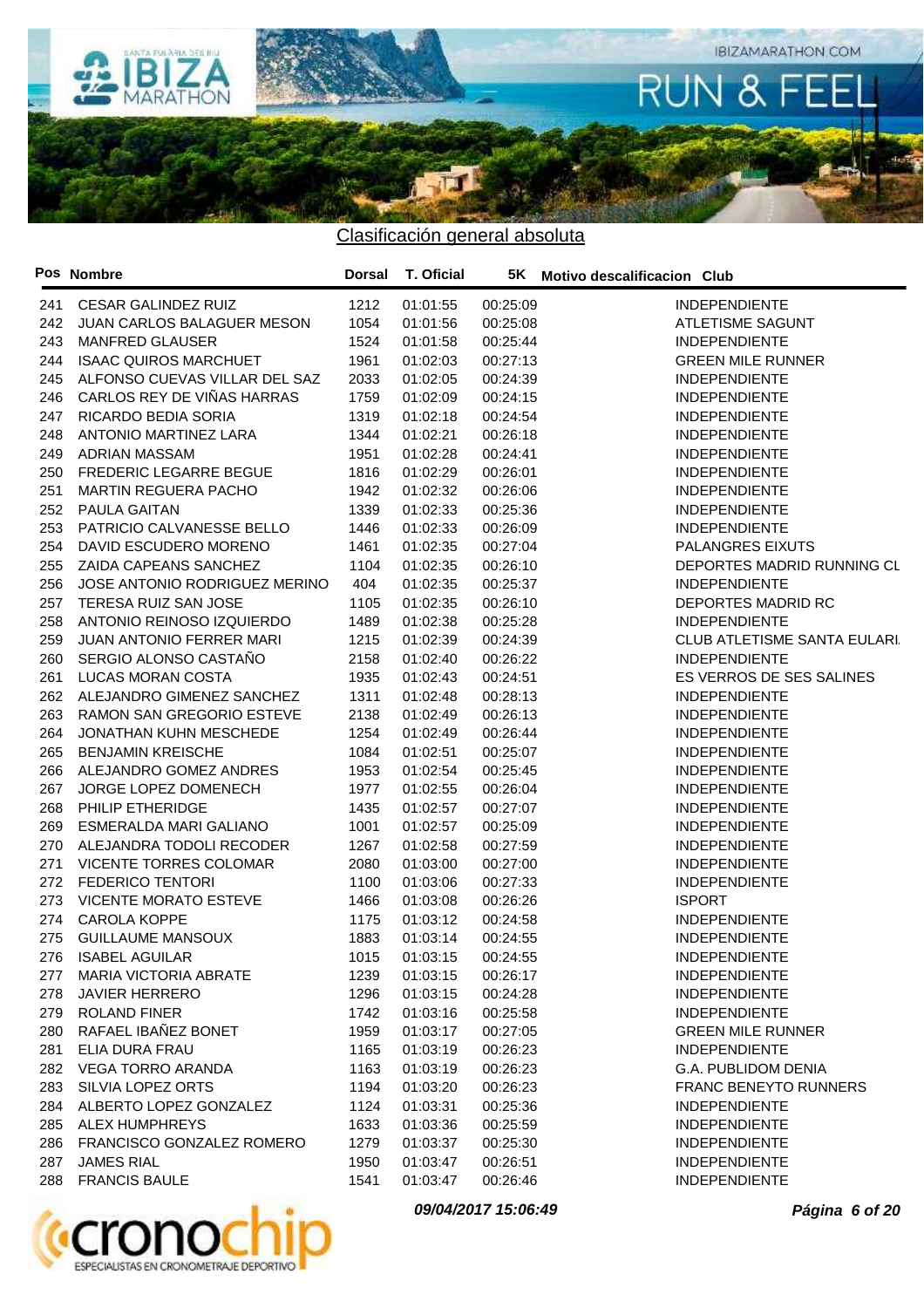

|     | Pos Nombre                         | Dorsal | T. Oficial |          | 5K Motivo descalificacion Club  |
|-----|------------------------------------|--------|------------|----------|---------------------------------|
|     | 289 PHIL WILCOXON                  | 1877   | 01:03:51   | 00:25:21 | <b>INDEPENDIENTE</b>            |
| 290 | ROSA CAMARENA BAÑULS               | 1391   | 01:03:53   | 00:26:20 | ORERO PATERNA RUNNERS           |
| 291 | RAMON GONZALEZ REVERTER            | 1225   | 01:03:55   | 00:24:46 | <b>FONDISTES RAPITENCS</b>      |
| 292 | <b>JOSE ROIG MARI</b>              | 1426   | 01:04:07   | 00:26:41 | <b>INDEPENDIENTE</b>            |
| 293 | JOSEP MARIA ROIG ROVIRA            | 1936   | 01:04:08   | 00:25:34 | <b>INDEPENDIENTE</b>            |
| 294 | JAVIER EDUARDO CABRERIZO SOTO      | 1147   | 01:04:12   | 00:26:50 | <b>INDEPENDIENTE</b>            |
| 295 | DONNA WARREN                       | 1127   | 01:04:15   | 00:26:27 | <b>EALING EAGLES</b>            |
| 296 | <b>VICENTE TUR FERRER</b>          | 1891   | 01:04:24   | 00:26:01 | <b>INDEPENDIENTE</b>            |
| 297 | MANUEL RODRIGUEZ MARTINEZ          | 1393   | 01:04:26   | 00:27:01 | <b>INDEPENDIENTE</b>            |
| 298 | PAULA NAVARRO DURA                 | 1675   | 01:04:31   | 00:28:08 | <b>INDEPENDIENTE</b>            |
| 299 | LINDA KLEIJNENDORST                | 1581   | 01:04:33   | 00:25:18 | <b>INDEPENDIENTE</b>            |
| 300 | CHELO RETAMAL SUAREZ               | 1375   | 01:04:35   | 00:26:17 | <b>FFDR</b>                     |
| 301 | MIRIAM MAÑER                       | 1420   | 01:04:49   | 00:26:05 | SA CORBERA                      |
| 302 | JOSE MARIA CASAS LEDESMA           | 2171   | 01:04:49   | 00:26:05 | SA CORBERA                      |
| 303 | RAQUEL COSTELA RIVERA              | 2006   | 01:04:49   | 00:26:45 | <b>INDEPENDIENTE</b>            |
| 304 | XAVIER CARRAU GUITART              | 1351   | 01:04:51   | 00:27:12 | <b>INDEPENDIENTE</b>            |
| 305 | DOMINGO LORENTE MARTINEZ           | 1360   | 01:04:52   | 00:30:51 | <b>INDEPENDIENTE</b>            |
| 306 | ANTONIO MIRALLES BOLDU             | 1178   | 01:04:53   | 00:26:06 | <b>MARATON RIOJA</b>            |
| 307 | EDUARDO MIRALLES BOLDU             | 1177   | 01:04:54   | 00:26:07 | <b>INDEPENDIENTE</b>            |
| 308 | RODRIGO FERNANDEZ DELGADO          | 1176   | 01:04:54   | 00:26:06 | CLUB DE MONTAñA MAYATA          |
| 309 | <b>PATRICK CAMACHO</b>             | 1740   | 01:04:56   | 00:27:30 | LDLV                            |
| 310 | <b>REDMOND FINER</b>               | 1615   | 01:04:57   | 00:25:58 | <b>INDEPENDIENTE</b>            |
| 311 | NUNO GOMES                         | 1726   | 01:04:58   | 00:25:48 | <b>INDEPENDIENTE</b>            |
| 312 | ADRIAN CASANUEVA CASTRO            | 1457   | 01:04:58   | 00:26:10 | <b>INDEPENDIENTE</b>            |
| 313 | <b>ALAIN CASTAING</b>              | 1243   | 01:04:59   | 00:27:40 | <b>INDEPENDIENTE</b>            |
| 314 | <b>RICARD SANTAFE</b>              | 2181   | 01:05:02   | 00:28:11 | <b>INDEPENDIENTE</b>            |
| 315 | <b>CARDINALE STEPHANE</b>          | 1294   | 01:05:05   | 00:25:35 | <b>INDEPENDIENTE</b>            |
| 316 | DOLORES ROBLES PALLARES            | 1620   | 01:05:06   | 00:28:45 | CA ONDA                         |
| 317 | JAVIER SOTO NEBOT                  | 1621   | 01:05:07   | 00:28:45 | <b>INDEPENDIENTE</b>            |
| 318 | <b>CARLOS DI CAPUA</b>             | 1686   | 01:05:14   | 00:26:45 | <b>GALENO RUNNERS</b>           |
| 319 | AMELIA LEE                         | 1851   | 01:05:17   | 00:26:41 | <b>INDEPENDIENTE</b>            |
| 320 | ANNA COLLADO MAROTO                | 1428   | 01:05:19   | 00:27:03 | <b>INDEPENDIENTE</b>            |
| 321 | JOSE DOMINGUEZ MUÑOZ               | 1309   | 01:05:25   | 00:26:36 | <b>INDEPENDIENTE</b>            |
| 322 | MIGUEL ANGEL MARTIN ARRABAL        | 2194   | 01:05:32   | 00:28:44 | <b>INDEPENDIENTE</b>            |
| 323 | ANDREA MARTINEZ SERON              | 1403   | 01:05:34   | 00:27:10 | <b>INDEPENDIENTE</b>            |
| 324 | JOSE VICENTE SANCHEZ GONZALEZ 1921 |        | 01:05:34   | 00:27:10 | <b>INDEPENDIENTE</b>            |
|     | 325 MARIA PILAR SERNA URNICIA      | 2082   | 01:05:35   | 00:26:34 | <b>INDEPENDIENTE</b>            |
|     | 326 ANDREA GONZALEZ SERNA          | 2062   | 01:05:35   | 00:26:35 | <b>INDEPENDIENTE</b>            |
| 327 | OSCAR RIBAS RIERA                  | 1483   | 01:05:35   | 00:26:56 | <b>INDEPENDIENTE</b>            |
| 328 | <b>JUAN MOMPEAN ORTIZ</b>          | 1137   | 01:05:37   | 00:28:49 | <b>ATLETISME SAGUNT</b>         |
| 329 | <b>CRISTIANO ASCARI</b>            | 1458   | 01:05:37   | 00:27:14 | OVUNQUE RUNNING                 |
| 330 | <b>LUCA GASPARINI</b>              | 1988   | 01:05:37   | 00:27:13 | OVUNQUE RUNNING                 |
| 331 | ALISON ABBOTT                      | 1968   | 01:05:42   | 00:28:06 | <b>INDEPENDIENTE</b>            |
| 332 | AINARA MINAYA ALONSO               | 2056   | 01:05:51   | 00:27:54 | <b>INDEPENDIENTE</b>            |
| 333 | <b>JUAN PABLO KAMMERICHS</b>       | 2054   | 01:05:53   | 00:27:53 | <b>INDEPENDIENTE</b>            |
| 334 | DORI MARTIN GOMEZ                  | 1894   | 01:05:54   | 00:27:47 | <b>GRUP ESPORTIU ESPALMADOR</b> |
| 335 | PILAR ORTIZ BUENO                  | 1323   | 01:05:56   | 00:26:33 | <b>TRIDIMONIS</b>               |
|     | 336 LLUIS POZO SALAYET             | 1433   | 01:05:57   | 00:27:57 | <b>INDEPENDIENTE</b>            |



**09/04/2017 15:06:49 Página 7 of 20**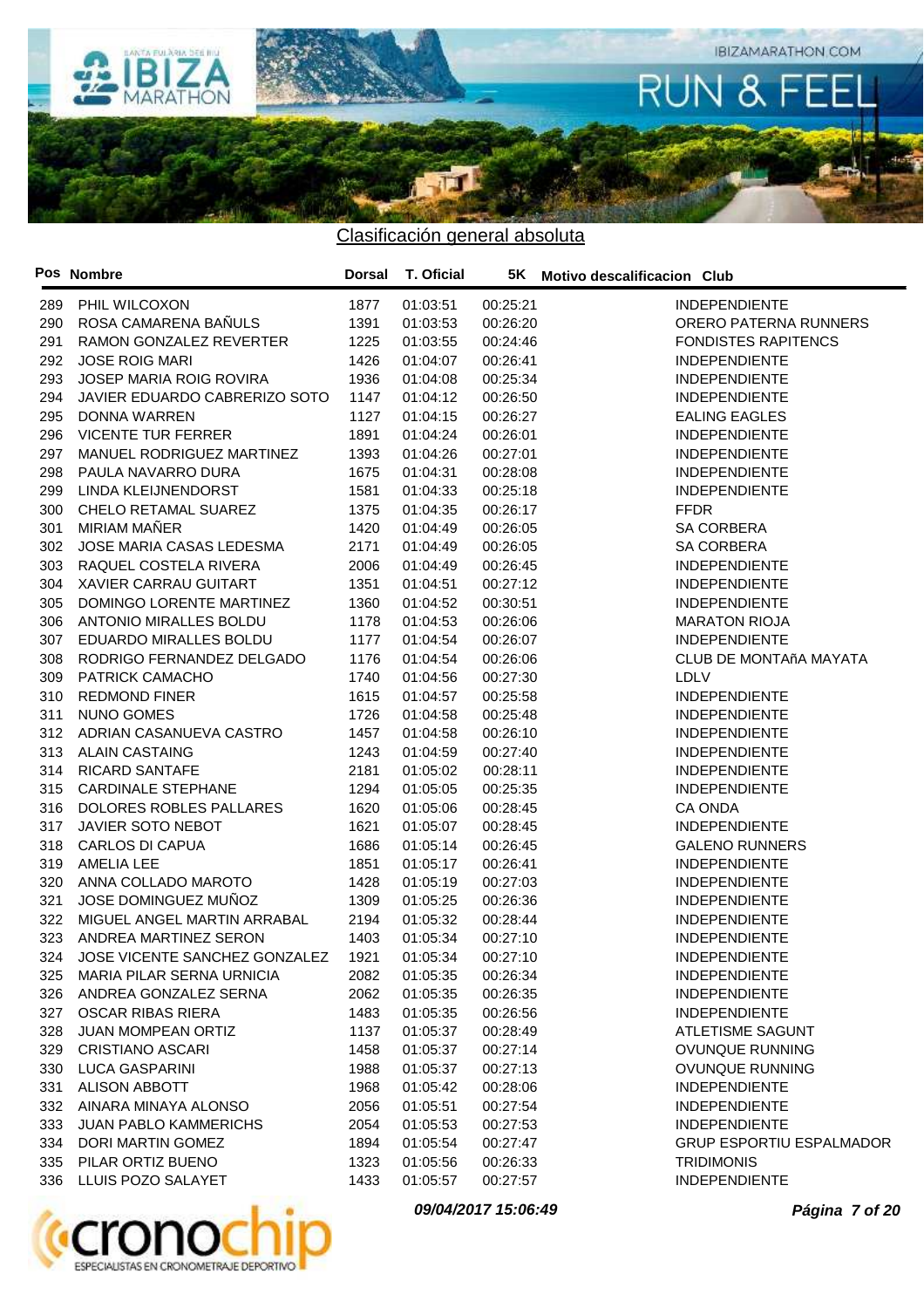

|     | Pos Nombre                      |      | Dorsal T. Oficial |          | 5K Motivo descalificacion Club |
|-----|---------------------------------|------|-------------------|----------|--------------------------------|
| 337 | <b>MARC ROURA FORNELLS</b>      | 1415 | 01:05:59          | 00:26:32 | <b>INDEPENDIENTE</b>           |
| 338 | MARIA BERTO MAURANDI            | 1164 | 01:06:03          | 00:27:41 | <b>INDEPENDIENTE</b>           |
| 339 | NATALIA ESTAUSTE JIMENEZ        | 1723 | 01:06:03          | 00:27:21 | <b>LOGISPORT</b>               |
| 340 | POL IMAZ GODINA                 | 1409 | 01:06:05          | 00:28:38 | <b>INDEPENDIENTE</b>           |
| 341 | ALEJANDRO GALERA SANZ           | 1410 | 01:06:06          | 00:28:38 | <b>INDEPENDIENTE</b>           |
| 342 | <b>RICCARDO BREGA</b>           | 1281 | 01:06:07          | 00:27:54 | <b>INDEPENDIENTE</b>           |
| 343 | <b>GONZALO GIMENO CASANOVA</b>  | 1273 | 01:06:13          | 00:24:14 | <b>INDEPENDIENTE</b>           |
| 344 | VERONICA SANS CAÑADA            | 1345 | 01:06:14          | 00:27:21 | <b>INDEPENDIENTE</b>           |
| 345 | MARTA CASTRILLO JIMENEZ         | 1955 | 01:06:14          | 00:28:36 | <b>INDEPENDIENTE</b>           |
| 346 | LEON ANGEL MASSOLO ROMERO       | 1992 | 01:06:16          | 00:27:24 | <b>INDEPENDIENTE</b>           |
| 347 | ANGELO BONFIGLIO                | 2153 | 01:06:18          | 00:26:37 | <b>INDEPENDIENTE</b>           |
| 348 | SALVADOR GALAN IBAÑEZ           | 1885 | 01:06:19          | 00:29:57 | <b>INDEPENDIENTE</b>           |
| 349 | <b>CHRIS BEARD</b>              | 2108 | 01:06:19          | 00:27:46 | <b>INDEPENDIENTE</b>           |
| 350 | ESTEFANIA MORATALLA JAREÑO      | 1823 | 01:06:20          | 00:27:10 | <b>INDEPENDIENTE</b>           |
| 351 | <b>JOSE LUIS TORRES FERRER</b>  | 1469 | 01:06:23          | 00:26:42 | <b>TRIATLO SANTA EULARIA</b>   |
| 352 | MARTA BARBERA DURBAN            | 1347 | 01:06:24          | 00:27:21 | <b>INDEPENDIENTE</b>           |
| 353 | <b>NATALIA SAUS</b>             | 1687 | 01:06:34          | 00:26:46 | <b>GALEANO RUNNERS</b>         |
| 354 | SANDRA GUIJARRO LEO             | 1408 | 01:06:34          | 00:26:46 | <b>INDEPENDIENTE</b>           |
| 355 | <b>ISMAEL COSTA JIMENEZ</b>     | 1210 | 01:06:34          | 00:27:13 | <b>EVASION RUNNING</b>         |
| 356 | <b>MATT FRITH</b>               | 1491 | 01:06:35          | 00:27:04 | <b>INDEPENDIENTE</b>           |
| 357 | NATALIA ALVARO GONZALEZ         | 1226 | 01:06:36          | 00:27:06 | <b>TRAINING-PLANET</b>         |
| 358 | JEANNETTE PIZARRO MARTINEZ      | 1472 | 01:06:38          | 00:26:02 | <b>INDEPENDIENTE</b>           |
| 359 | <b>CRISTINA CARRERAS FERRER</b> | 1419 | 01:06:39          | 00:26:34 | <b>SA CORBERA</b>              |
| 360 | JOAQUIM PASCUAL SANGRA          | 1418 | 01:06:39          | 00:26:33 | <b>SA CORBERA</b>              |
| 361 | TATIANA DELTELL GRANJA          | 2141 | 01:06:42          | 00:27:50 | <b>INDEPENDIENTE</b>           |
| 362 | CHANO SILVESTRE LIZONDO         | 1997 | 01:06:43          | 00:26:47 | <b>INDEPENDIENTE</b>           |
| 363 | ANTONIO FRANCESCON              | 2093 | 01:06:44          | 00:29:10 | <b>INDEPENDIENTE</b>           |
| 364 | NURIA BORT BOIX                 | 1495 | 01:06:46          | 00:26:33 | <b>INDEPENDIENTE</b>           |
| 365 | MARCO ANDRES GARCIA KAPPLER     | 1167 | 01:06:47          | 00:25:36 | <b>INDEPENDIENTE</b>           |
| 366 | LORENZO VERRUA                  | 1919 | 01:06:50          | 00:29:23 | <b>INDEPENDIENTE</b>           |
| 367 | <b>ANTONIO FREITAS</b>          | 1727 | 01:06:51          | 00:27:02 | <b>INDEPENDIENTE</b>           |
| 368 | MICHAEL FAUQUET                 | 1709 | 01:06:51          | 00:27:15 | <b>INDEPENDIENTE</b>           |
| 369 | MIGUEL BERMEJO MANJON           | 2003 | 01:06:52          | 00:28:57 | <b>INDEPENDIENTE</b>           |
| 370 | <b>VIR CHARNECO MARI</b>        | 1417 | 01:06:54          | 00:28:31 | <b>INDEPENDIENTE</b>           |
| 371 | <b>IRENE MANUEL</b>             | 1425 | 01:06:55          | 00:26:48 | <b>INDEPENDIENTE</b>           |
|     | 372 MARIA JOSE SANCHEZ SANCHEZ  | 2131 | 01:06:55 00:26:37 |          | <b>INDEPENDIENTE</b>           |
|     | 373 MIGUEL ANGEL JEREZ JUAN     | 2172 | 01:07:00          | 00:26:19 | <b>INDEPENDIENTE</b>           |
| 374 | <b>STEPHEN REYNOLDS</b>         | 1847 | 01:07:03          | 00:28:18 | <b>INDEPENDIENTE</b>           |
| 375 | <b>RAMON SANCHIS GIMENO</b>     | 1601 | 01:07:09          | 00:25:56 | TOPRUN TEAM BY METAESPORT      |
|     | 376 ALFREDO CASTILLO TORRES     | 1832 | 01:07:11          | 00:28:02 | U-RUN                          |
| 377 | RAMON LACOMBA PERALES           | 1969 | 01:07:11          | 00:29:57 | <b>INDEPENDIENTE</b>           |
| 378 | FERNANDO TIRADO RUIZ            | 1017 | 01:07:11          | 00:27:58 | <b>INDEPENDIENTE</b>           |
| 379 | JULIANA NEL                     | 1229 | 01:07:12          | 00:26:29 | <b>INDEPENDIENTE</b>           |
| 380 | QUINESVIDA TERCERO GONZALEZ     | 1746 | 01:07:15          | 00:27:49 | <b>INDEPENDIENTE</b>           |
| 381 | JOSE ANTONIO CARDONA TUR        | 2055 | 01:07:18          | 00:27:50 | <b>INDEPENDIENTE</b>           |
|     | 382 DOLORES ORTIZ TOVAR         | 1750 | 01:07:21          | 00:27:43 | <b>INDEPENDIENTE</b>           |
| 383 | OIHANA MENDIZABAL LAZCOZ        | 2066 | 01:07:21          | 00:26:55 | <b>INDEPENDIENTE</b>           |
| 384 | ANA RODRIGUEZ VASALLO           | 1689 | 01:07:21          | 00:26:55 | <b>INDEPENDIENTE</b>           |



**09/04/2017 15:06:49 Página 8 of 20**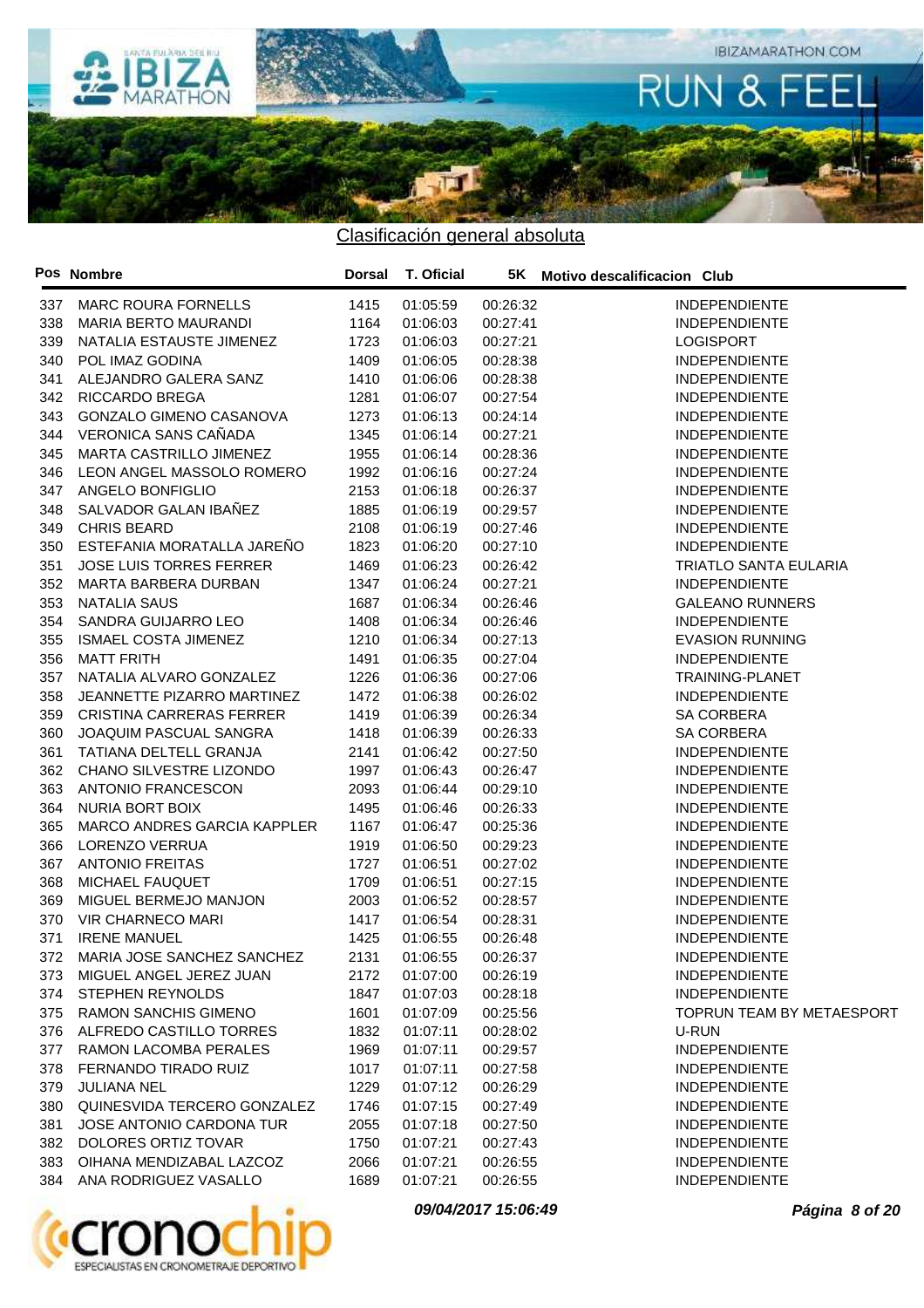

|     | Pos Nombre                          | Dorsal | T. Oficial |          | 5K Motivo descalificacion Club |
|-----|-------------------------------------|--------|------------|----------|--------------------------------|
| 385 | <b>GIORGIA GASPERI</b>              | 1230   | 01:07:22   | 00:27:43 | <b>INDEPENDIENTE</b>           |
| 386 | MARIO DE FEZ BARBERA                | 1536   | 01:07:22   | 00:28:32 | <b>INDEPENDIENTE</b>           |
| 387 | ANDREA GUTIERREZ VALCARCEL          | 1535   | 01:07:23   | 00:28:32 | <b>CD GALENO</b>               |
| 388 | <b>MARIA SILVESTRE MIRA</b>         | 1804   | 01:07:27   | 00:29:44 | <b>INDEPENDIENTE</b>           |
| 389 | PACO PEREZ PEREZ                    | 2154   | 01:07:29   | 00:26:53 | MAL D K+                       |
| 390 | JOSEP MANEL COLL TORRES             | 2086   | 01:07:33   | 00:26:43 | <b>TRIATLO SANTA EULARIA</b>   |
| 391 | <b>JOAN SERRA MAYANS</b>            | 1952   | 01:07:37   | 00:28:00 | <b>INDEPENDIENTE</b>           |
| 392 | CARLOS FEDDERICO SANCHIS OJEDA      | 2137   | 01:07:39   | 00:28:37 | <b>INDEPENDIENTE</b>           |
| 393 | ALEJO MIÑO ALONSO                   | 1022   | 01:07:40   | 00:23:00 | <b>INDEPENDIENTE</b>           |
| 394 | ANDREU PALLARDO SEGARRA             | 2110   | 01:07:42   | 00:29:33 | <b>INDEPENDIENTE</b>           |
| 395 | MARIA CONCEPCION MORALEDA CARF 1389 |        | 01:07:43   | 00:28:18 | <b>INDEPENDIENTE</b>           |
| 396 | JUAN MIGUEL ITURBIDE SOLANO         | 1922   | 01:07:43   | 00:27:59 | <b>INDEPENDIENTE</b>           |
| 397 | CARLOS MINUCHIN VILAFRANCA          | 1901   | 01:07:43   | 00:28:18 | <b>INDEPENDIENTE</b>           |
| 398 | KRISTOF VAN TENDELOO                | 2077   | 01:07:45   | 00:28:44 | <b>INDEPENDIENTE</b>           |
| 399 | STEFANO ZENATO                      | 2178   | 01:07:45   | 00:28:56 | <b>INDEPENDIENTE</b>           |
| 400 | ALEJANDRO DIZ SOLER                 | 2079   | 01:07:54   | 00:27:56 | MONDE CLUB                     |
| 401 | <b>CAITLIN EATON-ROBB</b>           | 1957   | 01:07:57   | 00:28:47 | <b>INDEPENDIENTE</b>           |
| 402 | JOSE LUIS SANCHEZ MARTIN            | 1721   | 01:07:59   | 00:28:18 | <b>INDEPENDIENTE</b>           |
| 403 | <b>MARIAN VAL</b>                   | 1563   | 01:08:01   | 00:28:19 | <b>INDEPENDIENTE</b>           |
| 404 | <b>CARMEN TORMO MULLOR</b>          | 1790   | 01:08:02   | 00:28:00 | <b>DELIKIA</b>                 |
| 405 | FRANCISCO JORDA FORNES              | 1789   | 01:08:02   | 00:28:00 | <b>DELIKIA</b>                 |
| 406 | ANTONIO JIMENEZ VALDERAS            | 2023   | 01:08:17   | 00:27:22 | <b>INDEPENDIENTE</b>           |
| 407 | <b>EVA AGUILAR</b>                  | 2031   | 01:08:22   | 00:28:28 | <b>INDEPENDIENTE</b>           |
| 408 | NURIA CARO CABELLO                  | 1771   | 01:08:22   | 00:27:37 | C.T.LABORATORIOSYS             |
| 409 | JOSE MIGUEL GIL SANCHEZ             | 1835   | 01:08:26   | 00:29:14 | <b>ENJOY UP</b>                |
| 410 | <b>MARTA MONTACCHINI</b>            | 1764   | 01:08:31   | 00:29:11 | <b>ASD ZENA RUNNERS</b>        |
| 411 | ALESSANDRO GIACOMELLI               | 2114   | 01:08:43   | 00:27:35 | <b>INDEPENDIENTE</b>           |
| 412 | LUCA LORENZINI                      | 2115   | 01:08:44   | 00:27:35 | <b>INDEPENDIENTE</b>           |
| 413 | <b>CELESTE MANTOCK</b>              | 2119   | 01:08:45   | 00:28:29 | CAPITÁN EMO RUNNERS CLUB       |
| 414 | <b>IVAN GOMEZ VELA</b>              | 1553   | 01:08:50   | 00:29:30 | <b>SANITAS</b>                 |
| 415 | ANA BELEN GONZALEZ GOMEZ            | 1554   | 01:08:50   | 00:29:30 | CLUB DE ATLETISMO CENIZATE     |
| 416 | JUAN BALAGUER PEREZ                 | 1960   | 01:08:58   | 00:28:54 | <b>GD PRESUNTOS TRIATLETAS</b> |
| 417 | <b>NEUS GUASCH TORRES</b>           | 1837   | 01:09:10   | 00:28:27 | <b>URUN</b>                    |
| 418 | DEBORAH FALCO                       | 2085   | 01:09:11   | 00:30:06 | <b>INDEPENDIENTE</b>           |
| 419 | <b>GONZALO CEBRIAN</b>              | 1170   | 01:09:12   | 00:30:06 | <b>INDEPENDIENTE</b>           |
|     | 420 CAROLINA ZORRILLA               | 1825   | 01:09:13   | 00:30:05 | <b>INDEPENDIENTE</b>           |
|     | 421 CARLO TENTORIO                  | 1103   | 01:09:16   | 00:30:07 | <b>INDEPENDIENTE</b>           |
|     | 422 CARLO ALLAIS                    | 1933   | 01:09:18   | 00:27:59 | <b>INDEPENDIENTE</b>           |
|     | 423 VICENTE SANCHEZ ANTON           | 2163   | 01:09:20   | 00:27:50 | <b>INDEPENDIENTE</b>           |
| 424 | NEREA RODRIGUEZ PEDRAZA             | 2014   | 01:09:21   | 00:29:00 | <b>INDEPENDIENTE</b>           |
|     | 425 ANDRES ANGEL BARBERAN           | 2004   | 01:09:21   | 00:28:57 | TOPRUN TEAM BY METAESPORT      |
| 426 | ANTONIO ADALIA QUINTANA             | 2015   | 01:09:21   | 00:29:01 | <b>INDEPENDIENTE</b>           |
| 427 | <b>JUAN ROSELLO DIEZ</b>            | 1324   | 01:09:24   | 00:26:44 | <b>TRIDIMONIS</b>              |
| 428 | EMPAR CASP MORENO                   | 1590   | 01:09:26   | 00:28:48 | CA ELS COIXOS                  |
| 429 | <b>VERONICA JEMES DIAZ</b>          | 1359   | 01:09:30   |          | <b>INDEPENDIENTE</b>           |
| 430 | ICIAR CLAUDIO DOMINGUEZ             | 1358   | 01:09:31   | 00:28:47 | DEPORTES MADRID RUNNING CL     |
| 431 | LORENA GUTIERREZ PALOMO             | 1672   | 01:09:31   | 00:28:48 | <b>INDEPENDIENTE</b>           |
|     | 432 HELENA BELINCHON DE LA ROSA     | 1993   | 01:09:32   | 00:30:02 | <b>INDEPENDIENTE</b>           |
|     |                                     |        |            |          |                                |



**09/04/2017 15:06:49 Página 9 of 20**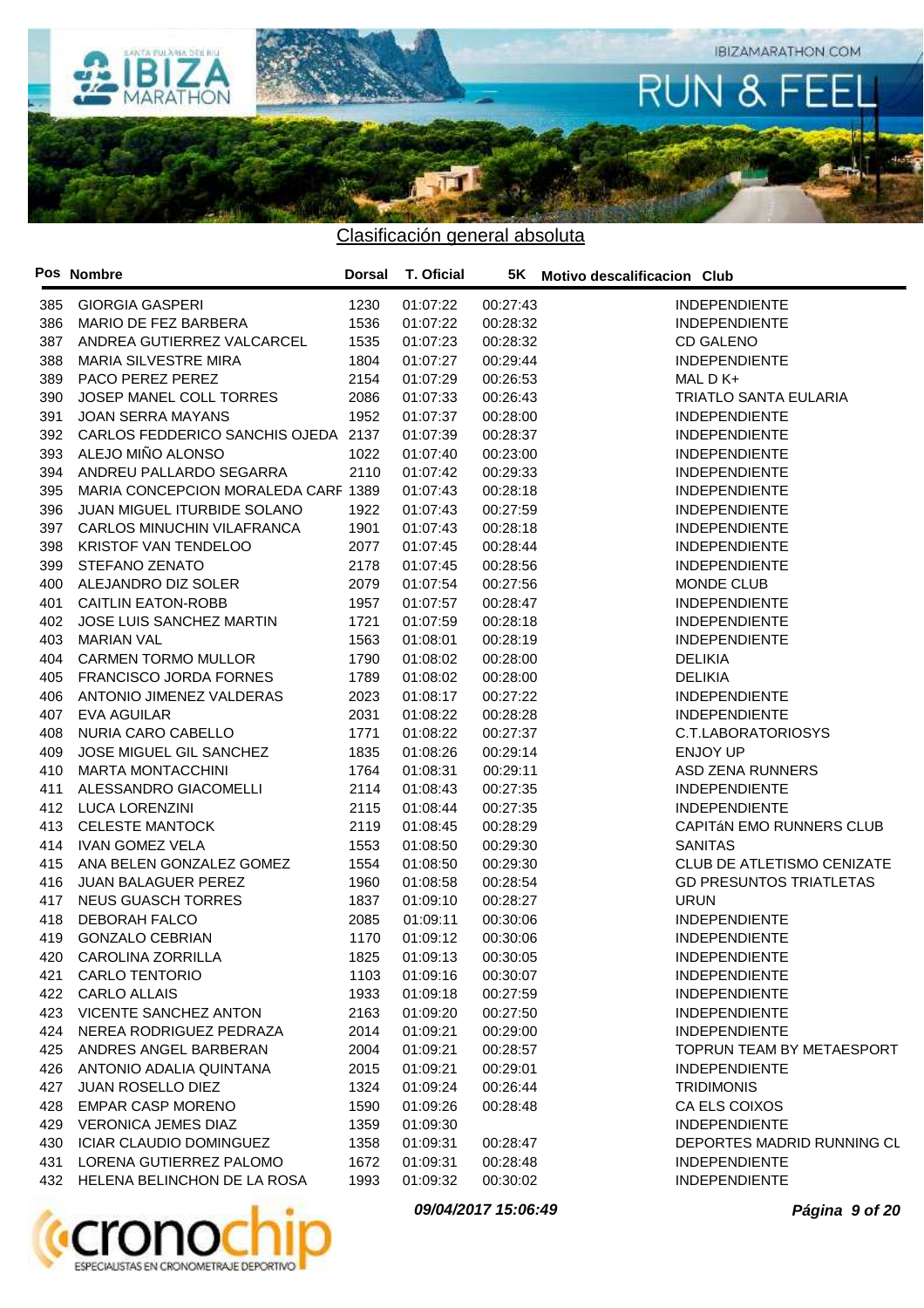

|            | Pos Nombre                    | Dorsal       | T. Oficial           |                      | 5K Motivo descalificacion Club    |
|------------|-------------------------------|--------------|----------------------|----------------------|-----------------------------------|
| 433        | <b>LUIGI CORALLO</b>          | 2094         | 01:09:32             | 00:29:37             | <b>INDEPENDIENTE</b>              |
| 434        | <b>CECILIA RUIZ PICORNELL</b> | 1994         | 01:09:32             | 00:30:02             | <b>INDEPENDIENTE</b>              |
| 435        | <b>MARIA GARCIA SANCHEZ</b>   | 1688         | 01:09:33             | 00:28:51             | <b>RUNNERS ZUMBEROS</b>           |
| 436        | <b>JOAQUIN MARCO MUNUERA</b>  | 1703         | 01:09:33             | 00:28:51             | <b>INDEPENDIENTE</b>              |
| 437        | RAFAEL SEGUI GINER            | 1406         | 01:09:35             | 00:29:15             | CALÇONASSOS                       |
| 438        | KIRA GARCIA-BELTRAN MIRO      | 1490         | 01:09:39             | 00:28:31             | <b>INDEPENDIENTE</b>              |
| 439        | <b>JOSEP RUBIO PALAU</b>      | 2150         | 01:09:40             | 00:28:30             | <b>W3TRIBCN</b>                   |
| 440        | <b>JORGE HERRERA SERRA</b>    | 1400         | 01:09:40             | 00:28:02             | <b>INDEPENDIENTE</b>              |
| 441        | ALBERT SANCHEZ VEGA           | 2013         | 01:09:44             | 00:28:30             | <b>INDEPENDIENTE</b>              |
| 442        | ALVARO VILLARROYA VILLALBA    | 1388         | 01:09:44             | 00:28:23             | <b>INDEPENDIENTE</b>              |
| 443        | MIRIAM SIELVA MOTELLON        | 1794         | 01:09:44             | 00:28:48             | <b>INDEPENDIENTE</b>              |
| 444        | CAROLINA OSMA NAVARRO         | 1018         | 01:09:59             | 00:26:55             | <b>INDEPENDIENTE</b>              |
| 445        | MANUEL QUEROL JURADO          | 1668         | 01:10:01             | 00:27:58             | <b>INDEPENDIENTE</b>              |
| 446        | ELENA QUEROL GARCIA           | 1669         | 01:10:01             | 00:27:58             | <b>INDEPENDIENTE</b>              |
| 447        | LAURA RODRIGUEZ MARTINEZ      | 1313         | 01:10:02             | 00:28:43             | <b>INDEPENDIENTE</b>              |
| 448        | ALBA BALLESTER PORTERO        | 1314         | 01:10:02             | 00:28:42             | <b>INDEPENDIENTE</b>              |
| 449        | LORENA SANCHEZ ABARCA         | 1255         | 01:10:03             | 00:27:38             | <b>INDEPENDIENTE</b>              |
| 450        | ANA MARIA PARLA MORENO        | 1991         | 01:10:04             | 00:27:38             | <b>INDEPENDIENTE</b>              |
| 451        | <b>OSCAR ORTEGA PEREZ</b>     | 1990         | 01:10:04             | 00:27:37             | <b>INDEPENDIENTE</b>              |
| 452        | <b>FERNANDA LONGONI</b>       | 2073         | 01:10:05             | 00:28:53             | <b>INDEPENDIENTE</b>              |
| 453        | <b>DEBORAH MOTTA</b>          | 2071         | 01:10:05             | 00:28:52             | <b>INDEPENDIENTE</b>              |
| 454        | ANA LOPEZ VARELA              | 2146         | 01:10:06             | 00:28:17             | <b>INDEPENDIENTE</b>              |
| 455        | LAURA AÑIBARRO JUAN           | 1897         | 01:10:06             | 00:28:17             | <b>INDEPENDIENTE</b>              |
| 456        | PABLO PEREZ HERRERO           | 1316         | 01:10:08             | 00:29:43             | CE RUNNERS RIO TURIA              |
| 457        | <b>GABRIELA ONDERWATER</b>    | 1574         | 01:10:08             | 00:28:55             | <b>INDEPENDIENTE</b>              |
| 458        | <b>GONZALO OCIO LAORGA</b>    | 1231         | 01:10:12             | 00:29:55             | <b>INDEPENDIENTE</b>              |
| 459        | MONICA GARCIA NUEVALOS        | 2090         | 01:10:19             | 00:30:07             | <b>INDEPENDIENTE</b>              |
| 460        | MIRIAM PIQUE CLOP             | 1719         | 01:10:21             | 00:28:23             | <b>INDEPENDIENTE</b>              |
| 461        | OLIVIA CASTELLO RIBAS         | 1467         | 01:10:29             | 00:28:29             | <b>GRUP ESPORTIU ESPALMADOR I</b> |
| 462        | ALBA FURNIET EXPOSITO         | 1889         | 01:10:29             | 00:28:28             | <b>3ER TIEMPO</b>                 |
| 463        | <b>LUCA USVARDI</b>           | 1330         | 01:10:30             | 00:32:02             | <b>INDEPENDIENTE</b>              |
| 464        | NICHOLAS GERIG                | 1848         | 01:10:34             | 00:28:18             | <b>INDEPENDIENTE</b>              |
|            | <b>VERONICA LUIS MARTINEZ</b> |              |                      | 00:28:20             | <b>INDEPENDIENTE</b>              |
| 465        | JORGE DEL OLMO SALES          | 1186         | 01:10:35             |                      | C.E. POBLA                        |
| 466<br>467 | JONATHAN PULIDO ASENSIO       | 2143<br>2136 | 01:10:42<br>01:10:43 | 00:28:56<br>00:28:55 | <b>INDEPENDIENTE</b>              |
|            |                               |              |                      |                      | <b>INDEPENDIENTE</b>              |
|            | 468 ESTHER VIDAL SANCHIS      |              | 1700 01:10:43        | 00:28:58             |                                   |
| 469        | ENRIQUE ESCOMS ALONSO         | 1701         | 01:10:44             | 00:28:59             | <b>INDEPENDIENTE</b>              |
| 470        | SONIA DASI MARTINEZ           | 1503         | 01:10:44             | 00:30:13             | <b>INDEPENDIENTE</b>              |
| 471        | MARISA DELGADO ALVARADO       | 1904         | 01:10:45             | 00:29:46             | <b>INDEPENDIENTE</b>              |
| 472        | <b>CARLOS VIROSTA VELA</b>    | 1272         | 01:10:51             | 00:28:19             | <b>INDEPENDIENTE</b>              |
| 473        | ABIAN SANTANA SANCHEZ         | 1604         | 01:10:53             | 00:28:45             | <b>INDEPENDIENTE</b>              |
| 474        | MARC CANALS CHICO             | 1795         | 01:10:53             | 00:28:46             | PENYA INDEPENDENT                 |
| 475        | <b>IVAN LECHON REAL</b>       | 1579         | 01:10:53             | 00:29:59             | <b>INDEPENDIENTE</b>              |
| 476        | <b>MANUEL ANNULLI</b>         | 2199         | 01:10:55             | 00:28:21             | <b>INDEPENDIENTE</b>              |
| 477        | ESTHER MOÑINO AGULLES         | 1821         | 01:10:56             | 00:28:45             | <b>INDEPENDIENTE</b>              |
| 478        | MARINA VIÑAS GAZA             | 1373         | 01:10:59             | 00:29:00             | <b>INDEPENDIENTE</b>              |
| 479        | <b>GUILLERMO SECO BORONAT</b> | 1910         | 01:10:59             | 00:30:10             | <b>INDEPENDIENTE</b>              |
| 480        | JUAN MANUEL MONROIG CERDA     | 2046         | 01:11:00             | 00:27:50             | RUNNERS DE JESúS                  |



**09/04/2017 15:06:49 Página 10 of 20**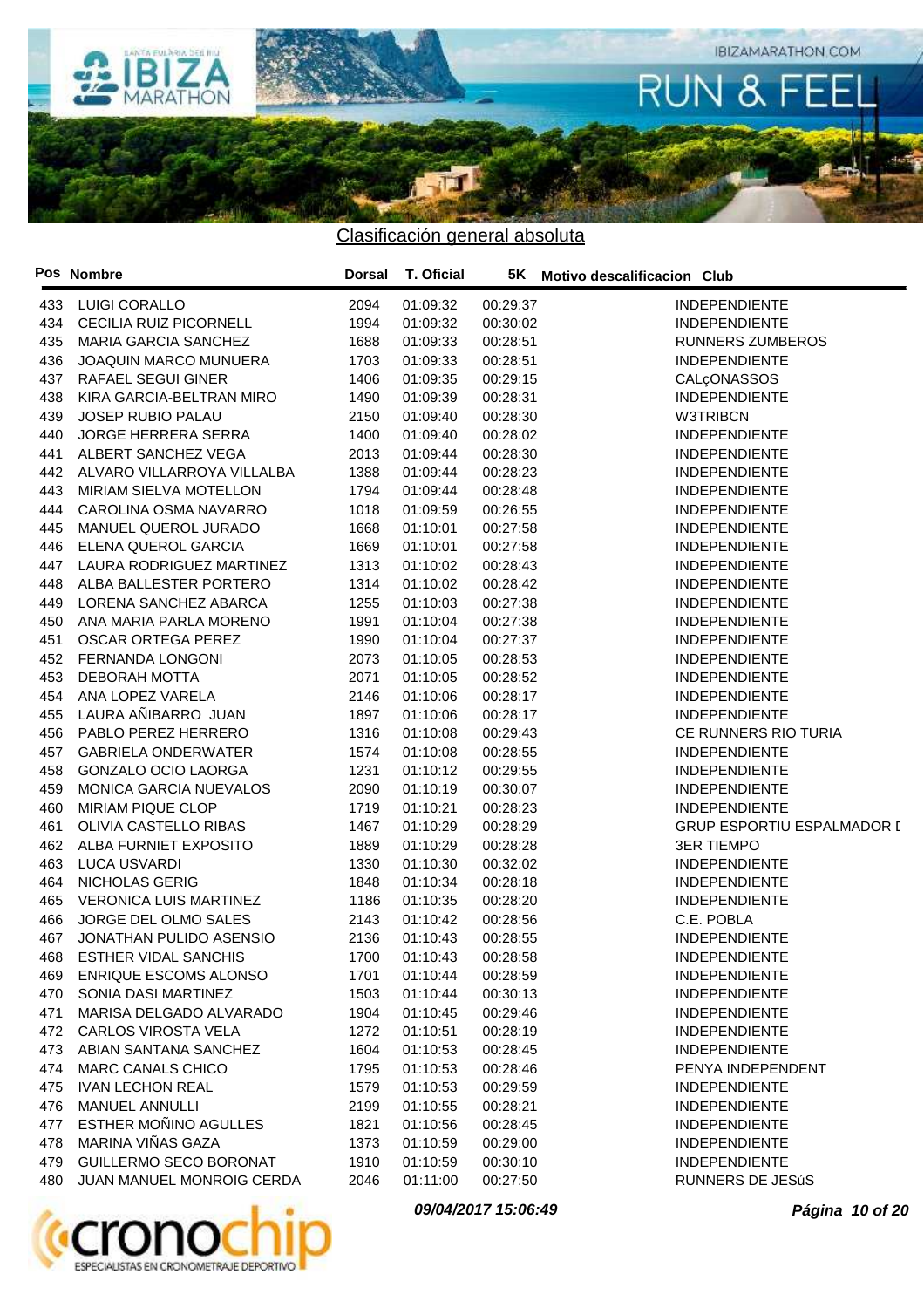

|     | Pos Nombre                         | Dorsal | T. Oficial |          | 5K Motivo descalificacion Club      |
|-----|------------------------------------|--------|------------|----------|-------------------------------------|
| 481 | LEIRE RODRIGUEZ ALVAREZ            | 2022   | 01:11:01   | 00:30:43 | <b>INDEPENDIENTE</b>                |
| 482 | <b>NOAH ECKER</b>                  | 1881   | 01:11:01   | 00:29:39 | <b>INDEPENDIENTE</b>                |
| 483 | <b>PATRICK ECKER</b>               | 1880   | 01:11:02   | 00:29:40 | <b>INDEPENDIENTE</b>                |
| 484 | HELENA CASP MASCARELL              | 1583   | 01:11:04   | 00:29:08 | CA ELS COIXOS                       |
| 485 | <b>EVA MONTORO TORMOS</b>          | 1302   | 01:11:04   | 00:29:19 | RUNNERS CIUTAT DE VALENCIA          |
| 486 | <b>DAGMAR ANDRES</b>               | 1739   | 01:11:06   | 00:28:42 | <b>INDEPENDIENTE</b>                |
| 487 | JOSE VICENTE ALBADALEJO LOPEZ      | 1468   | 01:11:07   | 00:29:02 | KM@KM ELCHE                         |
| 488 | ABELARDO RODRIGUEZ OLIVA           | 1475   | 01:11:08   | 00:29:02 | KM@KM ELCHE                         |
| 489 | <b>JAVIER BLANES ESPI</b>          | 1829   | 01:11:13   | 00:28:26 | <b>INDEPENDIENTE</b>                |
| 490 | CARLA SANCHA MARTINEZ              | 1429   | 01:11:19   | 00:29:13 | <b>INDEPENDIENTE</b>                |
| 491 | YOLANDA SANCHEZ SOLA               | 1430   | 01:11:19   | 00:29:13 | <b>INDEPENDIENTE</b>                |
| 492 | <b>MILI ORTIZ GARCIA</b>           | 1684   | 01:11:19   | 00:28:46 | <b>INDEPENDIENTE</b>                |
| 493 | ROCIO VALOR ARANDA                 | 1390   | 01:11:21   | 00:30:10 | <b>C.A CANOVELLES</b>               |
| 494 | <b>ESTHER ORTIZ RODRIGUEZ</b>      | 1748   | 01:11:22   | 00:30:10 | <b>INDEPENDIENTE</b>                |
| 495 | RAFAEL CAMBRA REVERT               | 1357   | 01:11:25   | 00:29:25 | <b>INDEPENDIENTE</b>                |
| 496 | CARLOS AGULLO LORENZO              | 1685   | 01:11:29   | 00:29:55 | <b>INDEPENDIENTE</b>                |
| 497 | OLGA RODRIGUEZ TEJEDA              | 1277   | 01:11:30   | 00:28:27 | <b>RUNPARADIS</b>                   |
| 498 | CHARY PAREJA LAO                   | 1115   | 01:11:31   | 00:28:28 | <b>RUNPARADIS</b>                   |
| 499 | <b>CLEMENTINE ROBINE</b>           | 1964   | 01:11:33   | 00:30:00 | <b>INDEPENDIENTE</b>                |
| 500 | AMADEO GOMEZ BALLESTER             | 1043   | 01:11:33   | 00:29:55 | <b>INDEPENDIENTE</b>                |
| 501 | <b>SALVADOR GELI BURGUES</b>       | 2021   | 01:11:33   | 00:29:56 | <b>INDEPENDIENTE</b>                |
| 502 | <b>GEMMA MONIS ORTIZ</b>           | 1377   | 01:11:36   | 00:28:58 | SD CORRECAMINOS                     |
| 503 | <b>BLAS ORTI MARTIN</b>            | 1376   | 01:11:36   | 00:28:57 | SD CORRECAMINOS                     |
| 504 | ALBERTO ESTORNELL GUALDE           | 1190   | 01:11:41   | 00:30:05 | <b>INDEPENDIENTE</b>                |
| 505 | VICTORIA GOMEZ IBAÑEZ              | 1970   | 01:11:42   | 00:30:35 | EIVIATLETISME CLUB ESPORTIU         |
| 506 | ROSA MARIA DEL TORO PASTELERO      | 1202   | 01:11:44   | 00:30:05 | <b>INDEPENDIENTE</b>                |
| 507 | PEDRO SANCHEZ SANCHEZ              | 2127   | 01:11:47   | 00:30:54 | <b>INDEPENDIENTE</b>                |
| 508 | <b>MARJOL BOSMAN</b>               | 1736   | 01:11:48   | 00:30:14 | <b>INDEPENDIENTE</b>                |
| 509 | <b>CRISTINA PEIRE RUIZ</b>         | 2121   | 01:11:53   | 00:29:38 | <b>INDEPENDIENTE</b>                |
| 510 | <b>DANIEL SCHAEFER</b>             | 1954   | 01:11:58   | 00:30:31 | <b>CLUB ATLETISME SANTA EULARI.</b> |
| 511 | ALEXANDER MAZUELAS ALBERDI         | 1982   | 01:12:04   | 00:30:48 | <b>INDEPENDIENTE</b>                |
| 512 | PATRICIA URIARTE LANDABASO         | 1981   | 01:12:04   | 00:30:48 | <b>INDEPENDIENTE</b>                |
| 513 | <b>FRANNY FRIDAY</b>               | 1422   | 01:12:06   | 00:29:07 | SA CORBERA                          |
| 514 | <b>CLAUDIA DAINI</b>               | 1917   | 01:12:06   | 00:30:03 | <b>INDEPENDIENTE</b>                |
| 515 | FERNANDO ANGULO                    | 1773   | 01:12:07   | 00:30:05 | <b>INDEPENDIENTE</b>                |
|     | 516 ROCIO VAQUERIZO                | 1772   | 01:12:07   | 00:30:06 | <b>INDEPENDIENTE</b>                |
|     | 517 SALVADOR SUBIRATS MAÑE         | 1509   | 01:12:08   | 00:28:40 | TRIATLO SERRES DEL MESTRAL          |
| 518 | <b>GIACOMO MARCARIO</b>            | 1755   | 01:12:08   | 00:31:56 | <b>INDEPENDIENTE</b>                |
| 519 | TAMARA MEDINA CARDONA              | 2072   | 01:12:08   | 00:29:30 | <b>GD PRESUNTOS TRIATLETAS</b>      |
| 520 | ROSA SANLUCAS CARRERES             | 1884   | 01:12:10   | 00:29:58 | <b>INDEPENDIENTE</b>                |
| 521 | CRISTIAN PEÑALOZA VIVO             | 2037   | 01:12:18   | 00:28:10 | <b>INDEPENDIENTE</b>                |
| 522 | LAURA LOPEZ COLAS                  | 1407   | 01:12:26   | 00:28:19 | <b>IMHEART</b>                      |
| 523 | M <sup>a</sup> CARMEN GIMENO LOPEZ | 1361   | 01:12:27   | 00:28:50 | <b>INDEPENDIENTE</b>                |
| 524 | OSCAR MIRANDA LUJAN                | 1481   | 01:12:27   | 00:28:19 | <b>INDEPENDIENTE</b>                |
| 525 | EDWARD GRAHAM                      | 1899   | 01:12:30   | 00:30:44 | <b>INDEPENDIENTE</b>                |
| 526 | <b>MARTA SPREAFICO</b>             | 1331   | 01:12:30   | 00:32:02 | <b>INDEPENDIENTE</b>                |
| 527 | <b>SILVIO VERNI</b>                | 1486   | 01:12:34   | 00:31:56 | <b>INDEPENDIENTE</b>                |
| 528 | ESTEFANIA GRACIA FERRANDIZ         | 1537   | 01:12:37   | 00:30:15 | INDEPENDIENTE                       |
|     |                                    |        |            |          |                                     |



**09/04/2017 15:06:49 Página 11 of 20**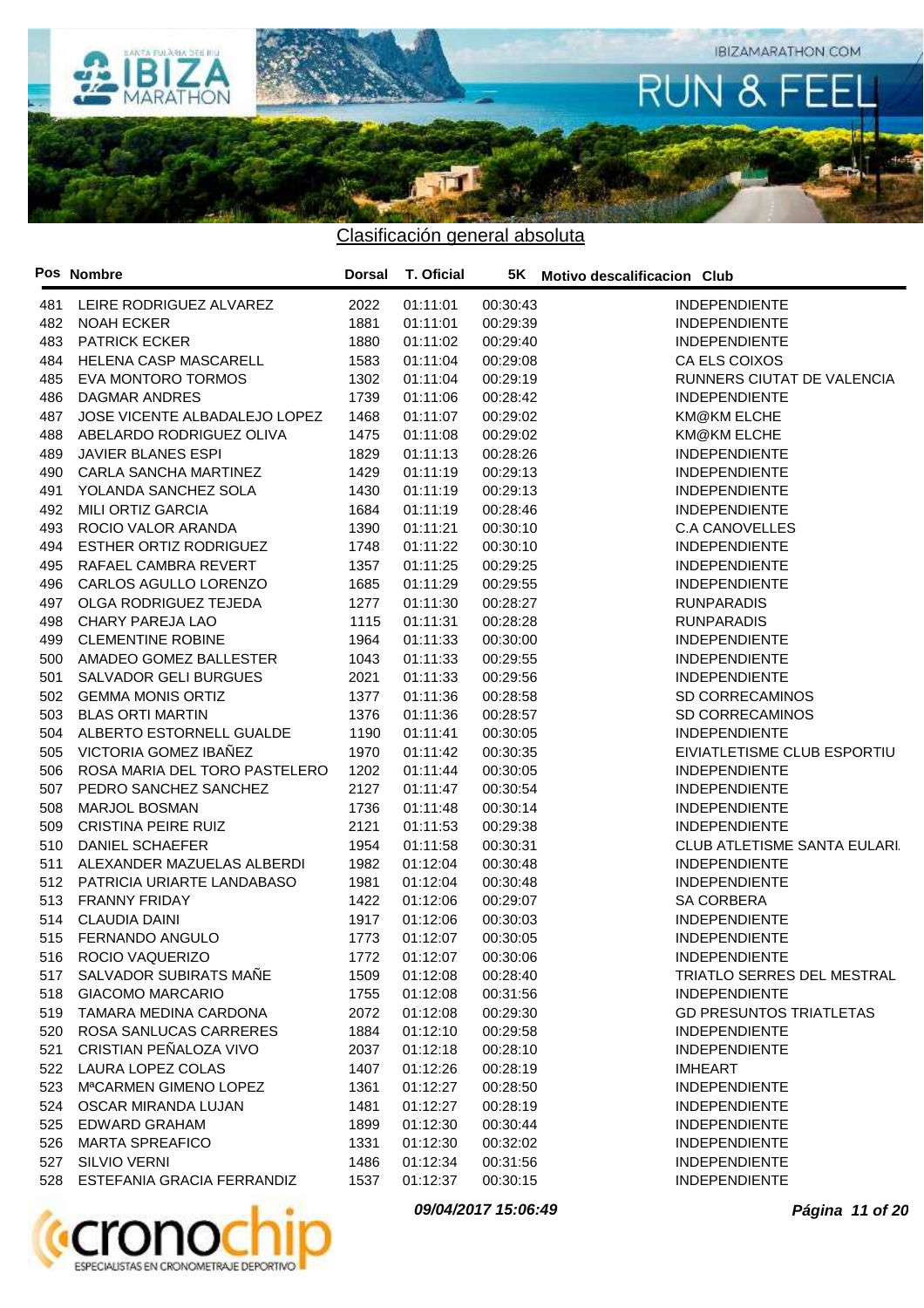

|     | Pos Nombre                           | Dorsal | <b>T. Oficial</b> |          | 5K Motivo descalificacion Club      |
|-----|--------------------------------------|--------|-------------------|----------|-------------------------------------|
| 529 | <b>JHON FREDY PALACIOS CHAVERA</b>   | 2169   | 01:12:40          | 00:32:13 | <b>INDEPENDIENTE</b>                |
| 530 | BEATRIZ OLLERO BLANCO                | 1306   | 01:12:48          | 00:30:00 | JR BRUNELEC BENETUSSER              |
| 531 | ANTOLINA ROJO SAETA                  | 1671   | 01:12:49          |          | <b>INDEPENDIENTE</b>                |
| 532 | <b>CARLOS RAMON NAVARRO</b>          | 2007   | 01:12:50          | 00:30:10 | <b>INDEPENDIENTE</b>                |
| 533 | JOSE LUIS FRANCO FERNANDEZ           | 1770   | 01:12:52          | 00:30:04 | 30740 CLUB DEPORTIVO                |
| 534 | ETEL MARCOS ORTEGA                   | 1366   | 01:12:52          | 00:30:04 | CLUB DEPORTIVO 30 7 40              |
| 535 | PATRICIA LOUISE HERBERT              | 2043   | 01:12:55          | 00:30:29 | <b>INDEPENDIENTE</b>                |
| 536 | <b>JESUS MARTIN CAPILLA</b>          | 1996   | 01:12:57          | 00:29:21 | <b>INDEPENDIENTE</b>                |
| 537 | FRANCISCO JOSE ROLDAN JIMENEZ        | 1036   | 01:12:58          | 00:32:01 | <b>DESAFIO PERSONAL</b>             |
| 538 | JUAN ANTONIO TORRES ESPINOSA         | 1035   | 01:12:59          | 00:32:01 | <b>DESAFIO PERSONAL</b>             |
| 539 | FERNANDO GARCIA MERINO               | 1223   | 01:13:02          | 00:29:50 | <b>INDEPENDIENTE</b>                |
| 540 | PETRA VAN DE VIS                     | 1735   | 01:13:06          | 00:30:14 | <b>INDEPENDIENTE</b>                |
| 541 | <b>SANDRA PITA</b>                   | 1906   | 01:13:11          | 00:30:12 | <b>INDEPENDIENTE</b>                |
| 542 | ANDREA COMBALIA ESCUDERO             | 2188   | 01:13:13          | 00:31:16 | <b>DIR</b>                          |
| 543 | RICARDO LOSNO MONTENEGRO             | 2187   | 01:13:14          | 00:31:16 | <b>INDEPENDIENTE</b>                |
| 544 | LARA BOTELLA MIRA                    | 1915   | 01:13:15          | 00:30:10 | <b>INDEPENDIENTE</b>                |
| 545 | <b>CRISTINA HERNANDEZ</b>            | 1442   | 01:13:15          | 00:29:52 | <b>INDEPENDIENTE</b>                |
| 546 | <b>IRENE ROSELLO GUASCH</b>          | 1045   | 01:13:15          | 00:27:48 | <b>INDEPENDIENTE</b>                |
| 547 | ALEXIA ARBOS RUIZ                    | 1975   | 01:13:17          | 00:29:40 | <b>INDEPENDIENTE</b>                |
| 548 | ANGEL LLADO DE LARA                  | 1974   | 01:13:18          | 00:29:38 | <b>INDEPENDIENTE</b>                |
| 549 | DAVID JIMENEZ RESTREPO               | 1383   | 01:13:21          | 00:31:47 | <b>LIBRE</b>                        |
| 550 | <b>WOLFGANG GOTT</b>                 | 1208   | 01:13:24          | 00:31:12 | <b>INDEPENDIENTE</b>                |
| 551 | LUANA COSENZA                        | 1925   | 01:13:25          | 00:31:12 | <b>INDEPENDIENTE</b>                |
| 552 | SARA JUSUY RODRIGUEZ HIPOLITO        | 1963   | 01:13:25          | 00:29:53 | <b>INDEPENDIENTE</b>                |
| 553 | SILVIA POLAINO ORTS                  | 1956   | 01:13:25          | 00:30:17 | <b>INDEPENDIENTE</b>                |
| 554 | SARA BOSCATO                         | 2126   | 01:13:29          | 00:29:58 | <b>INDEPENDIENTE</b>                |
| 555 | <b>MARIAN UTIEL CANO</b>             | 1169   | 01:13:32          | 00:29:32 | <b>INDEPENDIENTE</b>                |
| 556 | AGUSTIN AZAÑON GUTIERREZ             | 1168   | 01:13:33          | 00:29:32 | <b>INDEPENDIENTE</b>                |
| 557 | <b>GISELLE SERRANO</b>               | 1478   | 01:13:33          | 00:30:49 | <b>INDEPENDIENTE</b>                |
| 558 | <b>VICTOR MIRANDA MARTIN</b>         | 1911   | 01:13:34          | 00:30:10 | <b>INDEPENDIENTE</b>                |
| 559 | MARILO VALLE HERNANDEZ               | 1695   | 01:13:35          | 00:29:14 | <b>INDEPENDIENTE</b>                |
| 560 | LAURA IBAÑEZ GALLEN                  | 2185   | 01:13:38          | 00:30:28 | <b>CT INFINITRI</b>                 |
| 561 | PATRICIA TUR JUAN                    | 1893   | 01:13:42          | 00:29:41 | <b>INDEPENDIENTE</b>                |
| 562 | ANTONIO BERNAL GARCIA DE QUIROS 1143 |        | 01:13:42          | 00:29:07 | <b>CLUB ATLETISME SANTA EULARI.</b> |
| 563 | FERNANDO ORTEGA PINEDA               | 1875   | 01:13:44          | 00:32:25 | <b>INDEPENDIENTE</b>                |
| 564 | SONIA LOPEZ DIAZ-VILLABELLA          | 1796   | 01:13:47          | 00:30:20 | <b>INDEPENDIENTE</b>                |
| 565 | MARIA JOSE MARTIN CARDONA            | 1659   | 01:13:52          | 00:29:42 | PRESUNTOS TRIATLETAS                |
| 566 | ANNA VISA MORENO                     | 1479   | 01:13:52          | 00:29:35 | <b>INDEPENDIENTE</b>                |
| 567 | PATRICIA ESCANDELL VIDAL             | 2070   | 01:13:52          | 00:29:42 | <b>INDEPENDIENTE</b>                |
| 568 | <b>EMILIO GRAS PARDO</b>             | 2000   | 01:13:59          | 00:29:49 | <b>INDEPENDIENTE</b>                |
| 569 | <b>CRISTINA BORNES</b>               | 1973   | 01:14:01          | 00:31:41 | <b>INDEPENDIENTE</b>                |
| 570 | LUISA MARÍA REYES NAVARRO            | 2168   | 01:14:08          | 00:30:07 | <b>INDEPENDIENTE</b>                |
| 571 | OMAR OLMOS CORRAL                    | 1493   | 01:14:18          | 00:29:45 | <b>INDEPENDIENTE</b>                |
| 572 | VICENTE MONTALVA BENEYTO             | 2018   | 01:14:18          | 00:30:12 | <b>INDEPENDIENTE</b>                |
| 573 | <b>JOSE MARCO SALVADOR</b>           | 1874   | 01:14:18          | 00:32:24 | <b>INDEPENDIENTE</b>                |
|     | ANDRES MORETA PILKINGTON             |        |                   |          | <b>INDEPENDIENTE</b>                |
| 574 | ROSA MARIA ALPAÑES ORTIN             | 2019   | 01:14:18          | 00:30:12 |                                     |
| 575 |                                      | 1665   | 01:14:20          | 00:30:50 | CLUB DE ATLETISMO VINALOPO (        |
| 576 | <b>BUTZ GISELA</b>                   | 1932   | 01:14:20          | 00:31:56 | <b>TEAM LAUFCAMPUS</b>              |



**09/04/2017 15:06:49 Página 12 of 20**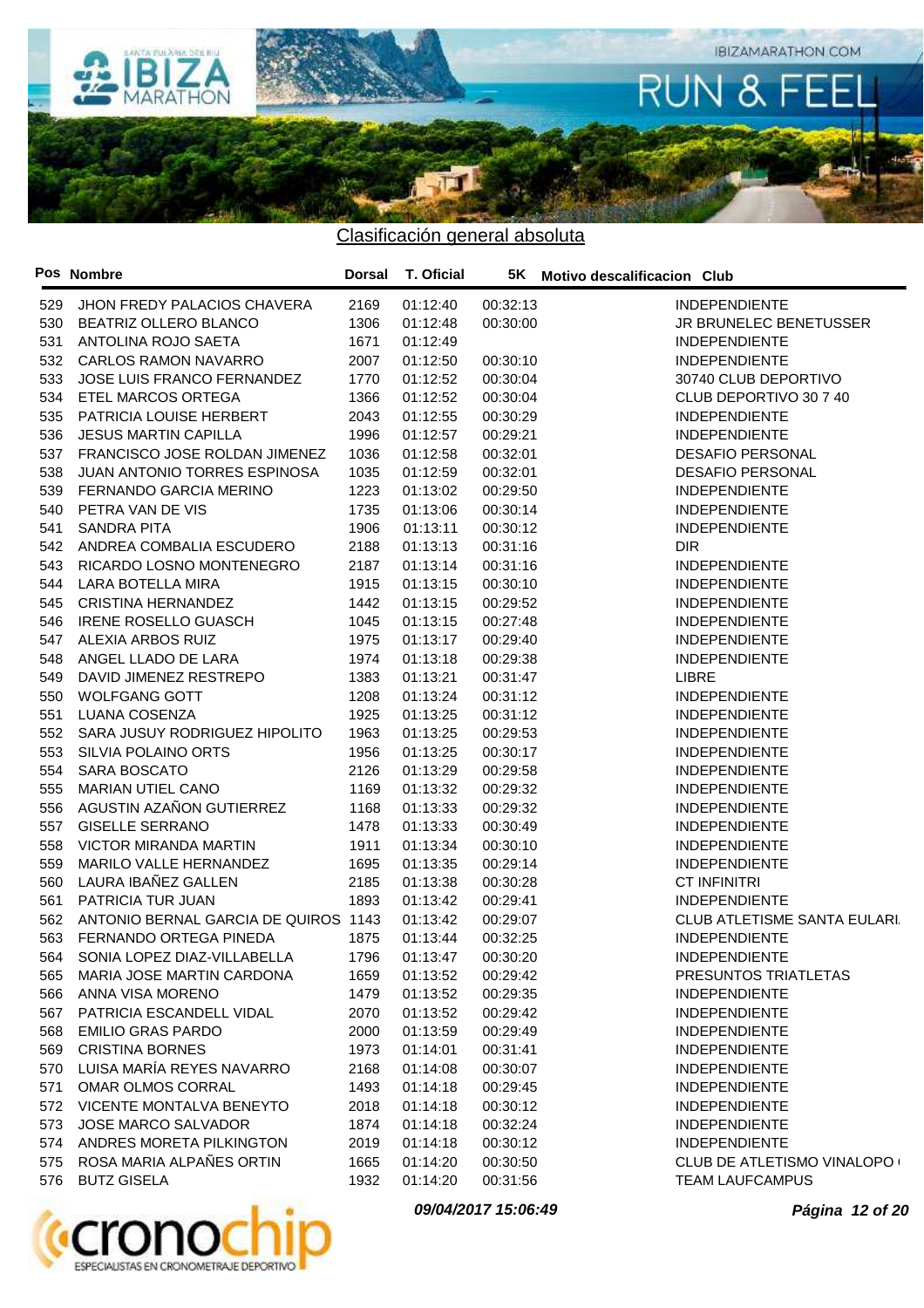

Clasificación general absoluta

|     | Pos Nombre                           | Dorsal | T. Oficial    |          | 5K Motivo descalificacion Club      |
|-----|--------------------------------------|--------|---------------|----------|-------------------------------------|
| 577 | LUZ MARIA MARTINEZ VELENCOSO         | 1356   | 01:14:20      | 00:30:24 | <b>INDEPENDIENTE</b>                |
| 578 | ANDREA SERRA CORTES                  | 1568   | 01:14:22      | 00:30:26 | <b>INDEPENDIENTE</b>                |
| 579 | <b>ELENA PASCUAL</b>                 | 1566   | 01:14:22      | 00:30:27 | <b>INDEPENDIENTE</b>                |
| 580 | CAROLINA PEREZ MILLAS                | 1862   | 01:14:25      | 00:29:24 | YELLOW TEAM                         |
| 581 | <b>JOSE SALVADOR HUERTA</b>          | 1515   | 01:14:26      | 00:30:43 | <b>INDEPENDIENTE</b>                |
| 582 | JESUS ALBERTO PEÑARRUBIA MARTIN 1516 |        | 01:14:26      | 00:30:44 | <b>INDEPENDIENTE</b>                |
| 583 | RAQUEL NORIEGA SALMON                | 1864   | 01:14:26      | 00:29:24 | YELLOW TEAM                         |
| 584 | LAURA NAVARRO CALVO                  | 1517   | 01:14:27      | 00:29:52 | <b>INDEPENDIENTE</b>                |
| 585 | SARAY RESCALVO RODA                  | 1518   | 01:14:27      | 00:29:52 | <b>INDEPENDIENTE</b>                |
| 586 | JORGE MARTINEZ HUERTA                | 1514   | 01:14:27      | 00:30:44 | <b>INDEPENDIENTE</b>                |
| 587 | RUTH ALBERO GONZALEZ                 | 1398   | 01:14:29      | 00:30:59 | <b>INDEPENDIENTE</b>                |
| 588 | <b>ISABEL GARCIA CASTELLANOS</b>     | 1197   | 01:14:30      | 00:31:23 | <b>INDEPENDIENTE</b>                |
| 589 | <b>MARIA GARCIA LOPEZ</b>            | 1395   | 01:14:30      | 00:30:59 | <b>INDEPENDIENTE</b>                |
| 590 | ROMAN RUIZ BELTRAN                   | 2167   | 01:14:31      | 00:30:28 | CE RUNNERS RIO TURIA                |
| 591 | LEOPOLDO SORIA VILLEGAS              | 1059   | 01:14:35      | 00:28:44 | <b>INDEPENDIENTE</b>                |
| 592 | CARLOS RIVILLA LOPEZ                 | 1940   | 01:14:39      | 00:29:49 | <b>SOMUNICS</b>                     |
| 593 | <b>MARAL MARTIN</b>                  | 1641   | 01:14:40      | 00:30:07 | <b>INDEPENDIENTE</b>                |
| 594 | THIBAUT MARTIN                       | 1227   | 01:14:40      | 00:30:07 | <b>INDEPENDIENTE</b>                |
| 595 | <b>CARLOS GARCIA BARBERA</b>         | 1219   | 01:14:42      | 00:28:45 | <b>INDEPENDIENTE</b>                |
| 596 | <b>GIAIME MARZO</b>                  | 1979   | 01:14:48      | 00:31:17 | <b>INDEPENDIENTE</b>                |
| 597 | M TERESA GUELBENZU DE SAN EUSTA 1551 |        | 01:14:48      | 00:31:06 | <b>RIVER RUNNERS</b>                |
|     | REYES CUEVAS MARTINEZ                | 1786   | 01:14:49      |          | <b>RIVER RUNNERS</b>                |
| 598 |                                      |        |               | 00:31:06 |                                     |
| 599 | ARANZAZU YERN MORENO                 | 2051   | 01:14:54      | 00:29:57 | <b>GRUPO POLICLINICA UNIDAD DEI</b> |
| 600 | SANTIAGO TRAVIESO ALVAREZ            | 1207   | 01:14:56      | 00:29:56 | <b>BFIT RUNNERS</b>                 |
| 601 | <b>CLAUDIO CIANFRANI</b>             | 1009   | 01:15:01      |          | <b>INDEPENDIENTE</b>                |
| 602 | ELENA BUSTILLO BARBERO               | 1861   | 01:15:06      | 00:30:32 | YELLOW TEAM                         |
| 603 | <b>JOSE LUIS RIBAS MARI</b>          | 1945   | 01:15:07      | 00:28:52 | <b>INDEPENDIENTE</b>                |
| 604 | LOURDES ARNAU CANO                   | 1622   | 01:15:07      | 00:30:09 | <b>BETXI RUNNERS</b>                |
| 605 | <b>JUAN SANCHEZ MARIN</b>            | 1623   | 01:15:07      | 00:30:08 | CA ONDA                             |
| 606 | PATRICIA SUAREZ FERNANDEZ            | 2002   | 01:15:07      | 00:32:40 | <b>INDEPENDIENTE</b>                |
| 607 | <b>VIRGINIA SCOTT</b>                | 1948   | 01:15:09      | 00:30:37 | <b>INDEPENDIENTE</b>                |
| 608 | <b>SAM JONES</b>                     | 1926   | 01:15:12      | 00:32:02 | <b>INDEPENDIENTE</b>                |
| 609 | EVA SMAHELOVA                        | 1663   | 01:15:13      | 00:30:09 | <b>INDEPENDIENTE</b>                |
| 610 | <b>GHIZLANE ASSOU</b>                | 1662   | 01:15:13      | 00:30:09 | <b>INDEPENDIENTE</b>                |
| 611 | <b>CRISTINA TUR TUR</b>              | 1462   | 01:15:20      | 00:30:34 | EIVIATLETISME CLUB ESPORTIU         |
|     | 612 MARIA SOL DELGADO AYCA           |        | 1640 01:15:33 | 00:31:48 | TOPRUN TEAM BY METAESPORT           |
|     | 613 SOPHIE BEECHEY                   | 1707   | 01:15:33      | 00:31:20 | <b>COMMANDO FIT IBIZA</b>           |
|     | 614 ALICE DOOLEY                     | 1241   | 01:15:34      | 00:25:20 | <b>INDEPENDIENTE</b>                |
| 615 | SAMUEL CRONE                         | 2112   | 01:15:35      | 00:32:20 | <b>INDEPENDIENTE</b>                |
| 616 | SILVIA FERRERO VAELLO                | 2017   | 01:15:36      | 00:32:17 | <b>LAPONIA</b>                      |
| 617 | EVA LUPION BUHIGAS                   | 1470   | 01:15:41      | 00:32:20 | <b>INDEPENDIENTE</b>                |
| 618 | PATRICIA PEREZ GABRIEL               | 1818   | 01:15:51      | 00:31:51 | <b>INDEPENDIENTE</b>                |
|     | 619 ALBERTO CONEJO GARROTE           | 1249   | 01:15:51      | 00:31:52 | <b>INDEPENDIENTE</b>                |
| 620 | <b>GIAN PAOLO PERRA</b>              | 1930   | 01:15:52      | 00:32:35 | <b>INDEPENDIENTE</b>                |
| 621 | IRENE ZAMORA DE LA TORRE             | 1610   | 01:15:54      | 00:31:48 | TOPRUN TEAM BY METAESPORT           |
|     | 622 ALEXANDRA WESTON                 | 1364   | 01:15:54      | 00:32:25 | <b>INDEPENDIENTE</b>                |
|     | 623 JOSE AGUAS FRANCES               | 1602   | 01:15:55      | 00:31:48 | TOPRUN TEAM BY METAESPORT           |
|     | 624 TRINIDAD MORA FERNANDEZ          | 1690   | 01:15:55      | 00:28:54 | <b>INDEPENDIENTE</b>                |
|     |                                      |        |               |          |                                     |



**09/04/2017 15:06:49 Página 13 of 20**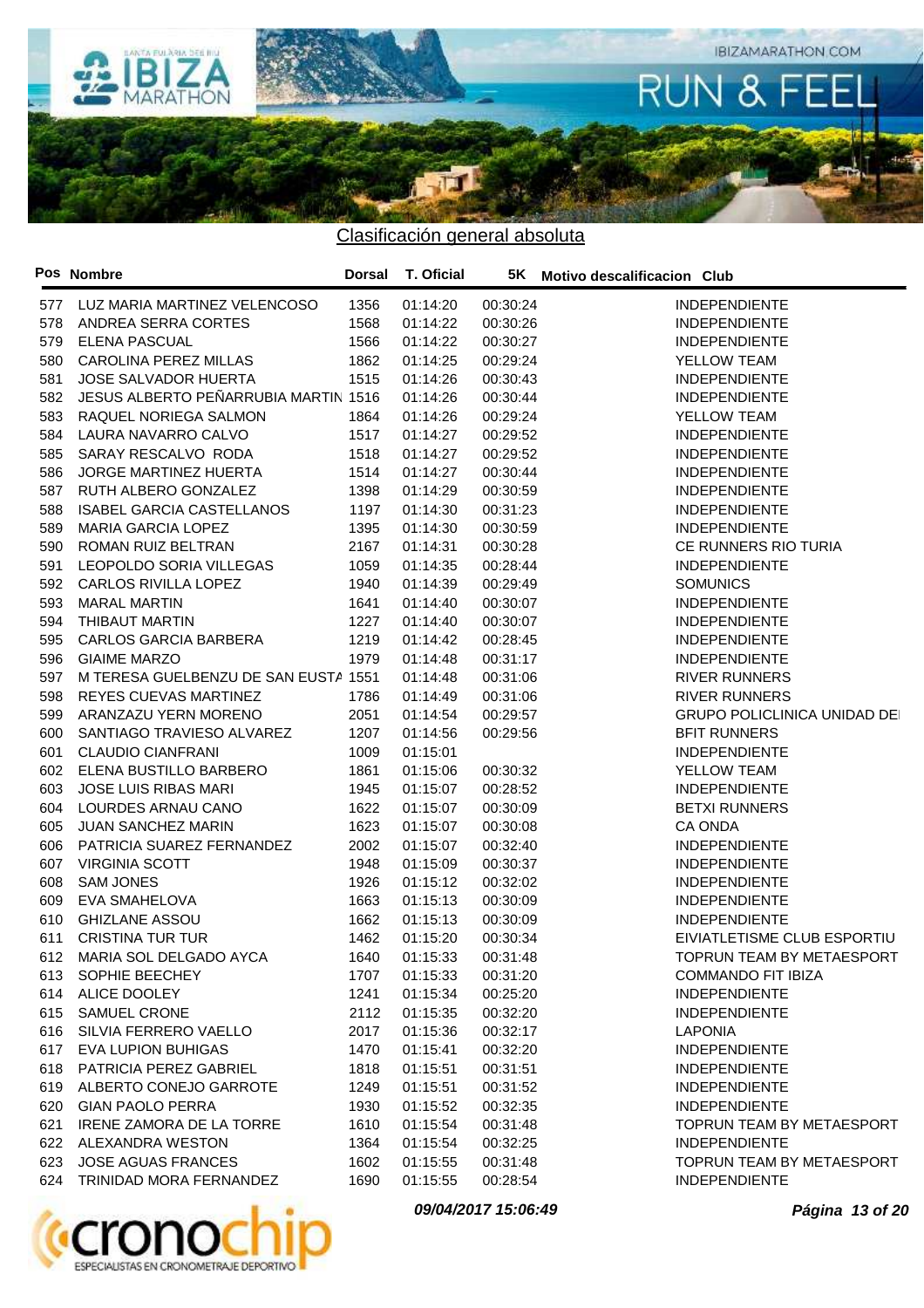

Clasificación general absoluta

|     | Pos Nombre                           | Dorsal | <b>T. Oficial</b> |          | 5K Motivo descalificacion Club     |
|-----|--------------------------------------|--------|-------------------|----------|------------------------------------|
| 625 | PAULO HENRIQUE CARVALHO BING         | 1965   | 01:15:57          | 00:31:37 | <b>INDEPENDIENTE</b>               |
| 626 | <b>CARMEN TORRES LLORET</b>          | 1642   | 01:15:57          | 00:31:31 | <b>RUBIELOS CORRE</b>              |
| 627 | ELENA DIRANZO MARTINEZ               | 2124   | 01:15:58          | 00:31:30 | <b>INDEPENDIENTE</b>               |
| 628 | CONCHI NAVARRO CAÑIZARES             | 1411   | 01:16:00          | 00:31:05 | A TO TRAPO                         |
| 629 | FERRAN CALVO MIRALLES                | 1438   | 01:16:02          | 00:30:42 | <b>INDEPENDIENTE</b>               |
| 630 | SUSANNE LALLY                        | 2001   | 01:16:04          | 00:31:02 | <b>INDEPENDIENTE</b>               |
| 631 | <b>GREAGOIR O'MAININ</b>             | 2024   | 01:16:04          | 00:31:02 | <b>INDEPENDIENTE</b>               |
| 632 | JOHAN VAN DEN DOOL                   | 1564   | 01:16:19          | 00:28:55 | <b>INDEPENDIENTE</b>               |
| 633 | SILVIA AGRESTI                       | 1799   | 01:16:24          | 00:31:04 | <b>INDEPENDIENTE</b>               |
| 634 | LOURDES GALACHE GONZALEZ             | 1814   | 01:16:27          | 00:30:39 | <b>INDEPENDIENTE</b>               |
| 635 | <b>FRANCISCO LOPEZ</b>               | 1781   | 01:16:27          | 00:31:41 | CA CAMETES PEDREGUER               |
| 636 | <b>MIRIAM GARCIA GARCIA</b>          | 1779   | 01:16:28          | 00:31:40 | CA CAMETES PEDREGUER               |
| 637 | MARIA INES FALCONI ANZINI            | 1645   | 01:16:34          | 00:29:54 | <b>INDEPENDIENTE</b>               |
| 638 | CONCEPCION GARCIA RODRIGUEZ          | 1704   | 01:16:41          | 00:31:17 | <b>INDEPENDIENTE</b>               |
| 639 | <b>MARTINA COZZONI</b>               | 2161   | 01:16:43          | 00:30:41 | <b>INDEPENDIENTE</b>               |
| 640 | CELIA PEREZ GOMEZ                    | 1860   | 01:16:44          | 00:32:16 | YELLOW TEAM                        |
| 641 | NAIROBI ECHAVE CANELADA              | 1834   | 01:16:44          | 00:31:15 | <b>SOMUNICS</b>                    |
| 642 | <b>ISABEL SORIANO MARTINEZ</b>       | 1882   | 01:16:44          | 00:31:29 | <b>INDEPENDIENTE</b>               |
| 643 | <b>LOIC VUILLEMIN</b>                | 2152   | 01:16:46          | 00:30:46 | <b>INDEPENDIENTE</b>               |
| 644 | PEDRO MARTINEZ MARTINEZ              | 1609   | 01:16:46          | 00:30:49 | <b>INDEPENDIENTE</b>               |
| 645 | <b>NOEMI SANNA</b>                   | 2064   | 01:16:46          | 00:31:26 | <b>EVASION RUNNING</b>             |
| 646 | MARTA MUÑOZ GALVEZ                   | 2069   | 01:16:47          | 00:31:25 | RUNNING EVASION VILANOVA           |
| 647 | ALESSANDRO ANGLANO                   | 1820   | 01:16:48          | 00:29:20 | <b>KNAPP IBERICA</b>               |
| 648 | <b>JUAN CARRO ARBELO</b>             | 1836   | 01:16:48          | 00:29:20 | <b>KNAP IBéRICA</b>                |
| 649 | MARIA CRISTINA ARROBA ARCONES        | 1743   | 01:16:49          | 00:30:43 | <b>INDEPENDIENTE</b>               |
| 650 | TOMAS PRADO CARLOS                   | 1744   | 01:16:50          | 00:30:45 | <b>INDEPENDIENTE</b>               |
| 651 | CORNELIA ROZENDAAL                   | 1565   | 01:16:51          | 00:30:34 | <b>INDEPENDIENTE</b>               |
| 652 | <b>GIULIA DE FILIPPO</b>             | 1282   | 01:16:52          | 00:31:37 | <b>INDEPENDIENTE</b>               |
| 653 | ABIGAIL PARRA CHECA                  | 1938   | 01:16:54          | 00:30:59 | <b>INDEPENDIENTE</b>               |
| 654 | LUIS MIGUEL PEREZ MILLAN             | 1939   | 01:16:55          | 00:30:57 | <b>INDEPENDIENTE</b>               |
| 655 | <b>JAVIER CALBET TUR</b>             | 1892   | 01:16:56          | 00:30:11 | <b>INDEPENDIENTE</b>               |
| 656 | <b>IOLANDA CABRER TUR</b>            | 2060   | 01:16:57          | 00:31:13 | U RUN                              |
| 657 | <b>INES PLA RICART</b>               | 1567   | 01:16:58          | 00:30:27 | <b>INDEPENDIENTE</b>               |
| 658 | <b>DAVID QUEROL GARCIA</b>           | 1731   | 01:17:01          | 00:31:21 | <b>INDEPENDIENTE</b>               |
| 659 | ADELA ANTUNES ROCHA                  | 1608   | 01:17:09          | 00:32:03 | TOPRUN TEAM BY METAESPORT          |
|     | 660 KATHARINA SCHAETZLE              | 1573   | 01:17:09          | 00:31:09 | INDEPENDIENTE                      |
|     | 661 FEDERICA CELEBRIN                | 1548   | 01:17:10          | 00:31:34 | <b>INDEPENDIENTE</b>               |
| 662 | DAVIDE MARCOLIN                      | 1547   | 01:17:11          | 00:31:34 | <b>INDEPENDIENTE</b>               |
| 663 | CECILIA COLOMAR GOSA                 | 2026   | 01:17:11          | 00:31:20 | <b>INDEPENDIENTE</b>               |
| 664 | RAFAEL ROY MUÑOZ                     | 2030   | 01:17:11          | 00:31:21 | <b>INDEPENDIENTE</b>               |
| 665 | JOSE ANTONIO BERMEJO VILLALONGA 2049 |        | 01:17:12          | 00:31:13 | #PASEOIBIZARUN                     |
| 666 | REYES RODRIGUEZ ESCALANTE            | 1144   | 01:17:13          | 00:29:38 | <b>CLUB ATLETISME SANTA EULARI</b> |
| 667 | SARA TAROCCO                         | 1416   | 01:17:15          | 00:30:55 | GP CASTEL D'AZZANO                 |
| 668 | SANDRA MARTINEZ SANCHIS              | 1369   | 01:17:23          | 00:31:29 | <b>RIVER RUNNERS</b>               |
| 669 | <b>BEATRICE FAUQUET</b>              | 1708   | 01:17:23          | 00:31:39 | <b>INDEPENDIENTE</b>               |
| 670 | SILVIA RODRIGUEZ ZARCO               | 1758   | 01:17:24          | 00:31:29 | <b>RIVER RUNNERS</b>               |
| 671 | MANUELA GONZALEZ BERLANGA            | 1597   | 01:17:26          | 00:31:32 | <b>RIVER RUNNERS</b>               |
| 672 | MARTA SEMPER CORTELL                 | 1598   | 01:17:26          | 00:31:32 | <b>RIVER RUNNERS</b>               |



**09/04/2017 15:06:49 Página 14 of 20**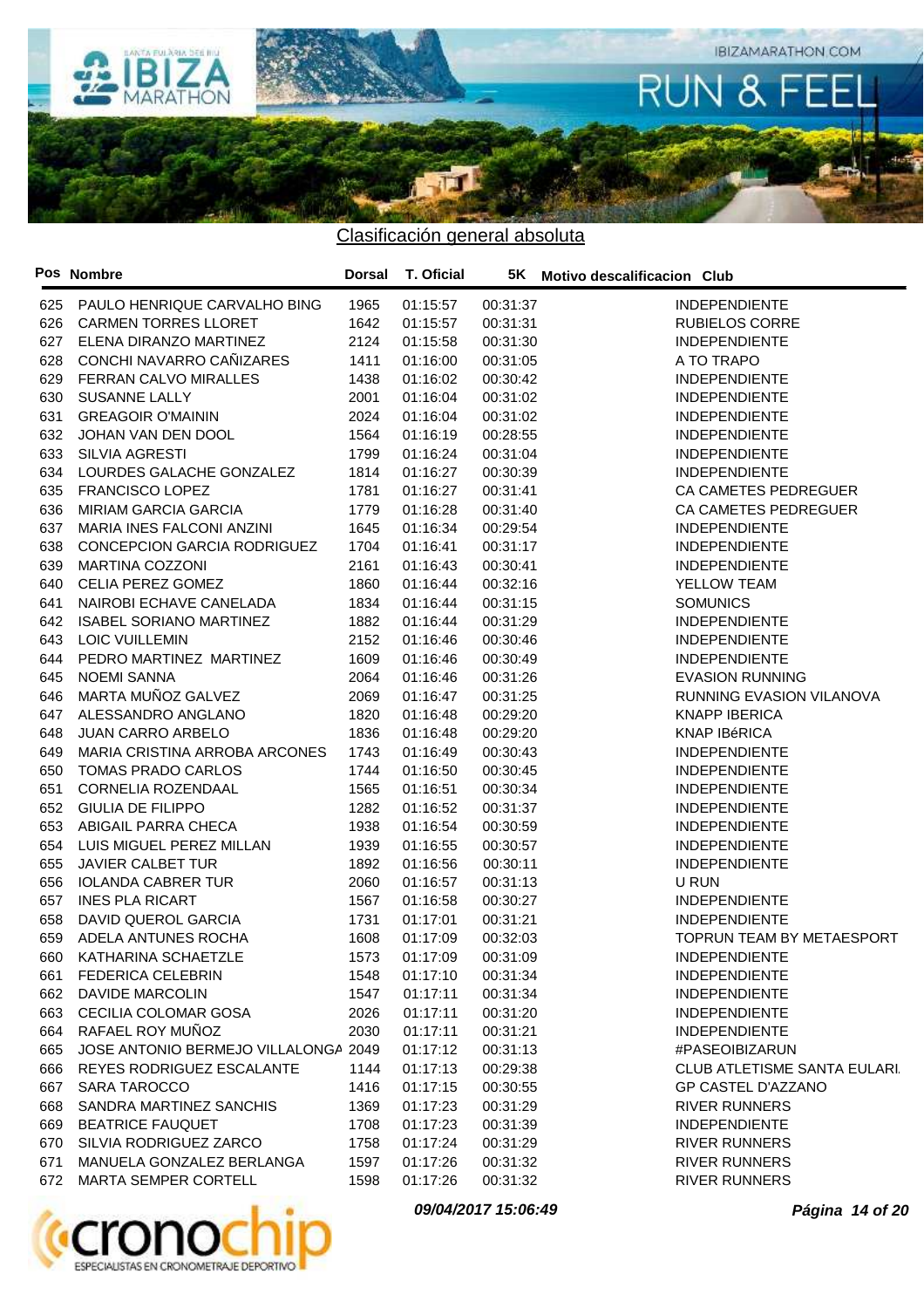

Clasificación general absoluta

|     | Pos Nombre                    | <b>Dorsal</b> | T. Oficial |          | 5K Motivo descalificacion Club |
|-----|-------------------------------|---------------|------------|----------|--------------------------------|
| 673 | NATALIA BAKKALIAN SEMPER      | 1370          | 01:17:26   | 00:31:32 | <b>RIVER RUNNERS</b>           |
| 674 | MARI CARMEN SAEZ SAEZ         | 1539          | 01:17:26   | 00:31:32 | <b>RIVER RUNNERS</b>           |
| 675 | <b>MARCO SPREAFICO</b>        | 1333          | 01:17:27   | 00:32:34 | <b>INDEPENDIENTE</b>           |
| 676 | MARIA ANGELES GARCIA ROMERO   | 1670          | 01:17:27   | 00:31:22 | <b>INDEPENDIENTE</b>           |
| 677 | <b>CHRISTELLE FERROUD</b>     | 1385          | 01:17:28   | 00:31:20 | <b>INDEPENDIENTE</b>           |
| 678 | <b>JOANNA ALONSO</b>          | 1730          | 01:17:29   | 00:30:56 | <b>INDEPENDIENTE</b>           |
| 679 | <b>MARCO BONETTI</b>          | 2173          | 01:17:33   | 00:31:42 | <b>INDEPENDIENTE</b>           |
| 680 | <b>GIANLUCA MARZO</b>         | 2011          | 01:17:35   | 00:32:21 | <b>INDEPENDIENTE</b>           |
| 681 | ANTONELLA TOMBOLATO           | 1908          | 01:17:51   | 00:32:24 | <b>INDEPENDIENTE</b>           |
| 682 | <b>ANTONELLA NOTO</b>         | 1941          | 01:17:52   |          | <b>INDEPENDIENTE</b>           |
| 683 | CARLOS ACEBAL GIARDINA        | 1903          | 01:17:53   | 00:33:31 | <b>INDEPENDIENTE</b>           |
| 684 | <b>JOSUE MOLINA ACEBES</b>    | 1682          | 01:17:54   | 00:33:08 | <b>INDEPENDIENTE</b>           |
| 685 | CELIA BALLESTEROS GARCIA      | 1681          | 01:17:55   | 00:33:08 | <b>INDEPENDIENTE</b>           |
| 686 | JOSE ENRIQUE AROCA NAVARRO    | 2083          | 01:18:00   | 00:31:36 | <b>INDEPENDIENTE</b>           |
| 687 | PEDRO COSTA PLANELLS          | 1374          | 01:18:03   | 00:29:34 | <b>INDEPENDIENTE</b>           |
| 688 | PAOLA CAMILLERI               | 1756          | 01:18:08   | 00:33:00 | <b>INDEPENDIENTE</b>           |
| 689 | NINO TENTONI                  | 1986          | 01:18:10   | 00:29:51 | <b>OVUNQUE RUNNING</b>         |
| 690 | PILAR HERNANDEZ BORRAS        | 1534          | 01:18:11   | 00:31:38 | <b>RIVER RUNNERS</b>           |
| 691 | <b>BRAUER JURGEN</b>          | 2176          | 01:18:12   | 00:31:57 | <b>LC-DUISBURG</b>             |
| 692 | MARIBEL CASTILLO GARCIA       | 1785          | 01:18:13   | 00:31:19 | <b>RIVER RUNNERS</b>           |
| 693 | NURIA MONTANER DOBON          | 1782          | 01:18:18   | 00:31:19 | <b>INDEPENDIENTE</b>           |
| 694 | <b>BELEN ROJAS GARCIA</b>     | 1154          | 01:18:18   | 00:32:33 | <b>INDEPENDIENTE</b>           |
| 695 | PATRICIA SAURA RODRIGUEZ      | 1980          | 01:18:18   | 00:31:19 | <b>INDEPENDIENTE</b>           |
| 696 | <b>IVAN FABRA SORIANO</b>     | 1153          | 01:18:19   | 00:32:32 | <b>INDEPENDIENTE</b>           |
| 697 | <b>JOSE ANTONIO MARTI GIL</b> | 1737          | 01:18:20   | 00:33:20 | <b>INDEPENDIENTE</b>           |
| 698 | FERNANDO MERLO LOPEZ          | 1506          | 01:18:23   | 00:30:13 | <b>INDEPENDIENTE</b>           |
| 699 | ALEJANDRO VIVES ESCANDELL     | 1427          | 01:18:26   | 00:29:24 | <b>INDEPENDIENTE</b>           |
| 700 | <b>JOSE ANTONIO FERNANDEZ</b> | 1890          | 01:18:30   | 00:31:45 | <b>INDEPENDIENTE</b>           |
| 701 | <b>BARBARA GARRIDO</b>        | 1972          | 01:18:31   | 00:31:44 | <b>INDEPENDIENTE</b>           |
| 702 | MONICA MOLINA MENBRIVES       | 1616          | 01:18:35   | 00:32:53 | <b>INDEPENDIENTE</b>           |
| 703 | <b>IBERIA PELLICER ROYO</b>   | 1587          | 01:18:35   | 00:30:52 | CA ELS COIXOS                  |
| 704 | <b>IBERIA ROYO PEREZ</b>      | 1588          | 01:18:36   | 00:30:52 | CA ELS COIXOS                  |
| 705 | <b>LAURA VANDULKEN</b>        | 1138          | 01:18:42   | 00:33:03 | <b>INDEPENDIENTE</b>           |
| 706 | MARIA ANGELES ALBALAT RIBE    | 2166          | 01:18:45   | 00:32:35 | <b>INDEPENDIENTE</b>           |
| 707 | AMPARO BLAZQUEZ BAGUENA       | 1365          | 01:18:47   | 00:31:28 | A LES NOU                      |
| 708 | <b>MASSIMO PICCININI</b>      | 1966          | 01:19:02   | 00:30:26 | <b>INDEPENDIENTE</b>           |
| 709 | Mª ANGELES YAGUE BENITEZ      | 2040          | 01:19:04   |          | <b>INDEPENDIENTE</b>           |
| 710 | RUTH FAJARDO BLASCO           | 2074          | 01:19:08   | 00:32:14 | <b>INDEPENDIENTE</b>           |
| 711 | MARTA FUSTER GIMENEZ          | 1582          | 01:19:11   | 00:32:58 | <b>INDEPENDIENTE</b>           |
| 712 | JULIE ANNE HARWOOD            | 1958          | 01:19:16   | 00:29:55 | <b>INDEPENDIENTE</b>           |
| 713 | <b>JOSE FONT JIMENEZ</b>      | 1523          | 01:19:18   | 00:29:50 | CE RUNNERS RIO TURIA           |
| 714 | <b>MARIANNE HELAS</b>         | 2078          | 01:19:28   | 00:32:21 | <b>INDEPENDIENTE</b>           |
| 715 | <b>MARIEKE KETEL</b>          | 1520          | 01:19:31   | 00:32:11 | <b>INDEPENDIENTE</b>           |
| 716 | CARLOS GUTIERREZ GARCIA       | 2005          | 01:19:33   | 00:32:39 | <b>INDEPENDIENTE</b>           |
| 717 | <b>SUSANNA RICCHETTI</b>      | 1918          | 01:19:33   | 00:31:59 | <b>INDEPENDIENTE</b>           |
| 718 | <b>REBECCA WESTON</b>         | 1363          | 01:19:33   | 00:32:25 | <b>INDEPENDIENTE</b>           |
| 719 | ASIS ARANGO MILANS DEL BOSCH  | 1161          | 01:19:33   | 00:32:39 | <b>INDEPENDIENTE</b>           |
| 720 | <b>BEN COLES</b>              | 1474          | 01:19:36   | 00:32:57 | <b>INDEPENDIENTE</b>           |



**09/04/2017 15:06:49 Página 15 of 20**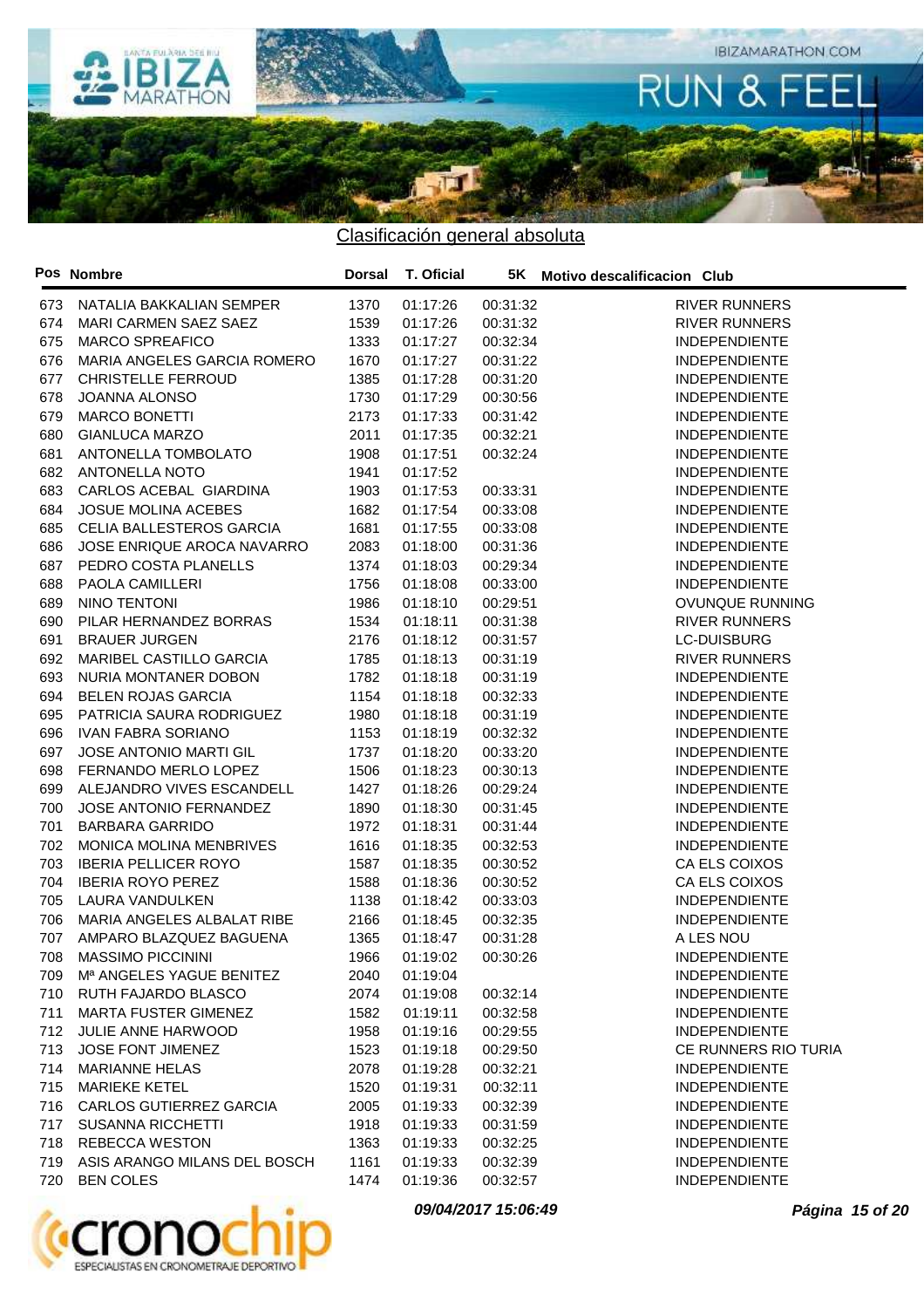

|     | Pos Nombre                       | <b>Dorsal</b> | T. Oficial |          | 5K Motivo descalificacion Club |
|-----|----------------------------------|---------------|------------|----------|--------------------------------|
| 721 | CRISTINA SORIANO UREÑA           | 1692          | 01:19:39   | 00:31:30 | <b>LAPONIA</b>                 |
| 722 | <b>ESTHER FABRA ORIOL</b>        | 1421          | 01:19:46   | 00:32:49 | <b>SA CORBERA</b>              |
| 723 | ESTHER BELANDO LAPEÑA            | 1639          | 01:19:52   | 00:30:50 | <b>TRAINING PLANET</b>         |
| 724 | MARIA JOSE GIMENO MORENO         | 1638          | 01:19:52   | 00:30:50 | <b>TRAINING PLANET</b>         |
| 725 | JUAN CARLOS GENOVES LLAVATA      | 2091          | 01:19:52   | 00:31:33 | <b>INDEPENDIENTE</b>           |
| 726 | SUSANA ANDRES MONTEAGUDO         | 2092          | 01:19:53   | 00:31:34 | <b>INDEPENDIENTE</b>           |
| 727 | ALEJANDRO RIVERO FERNANDEZ       | 1379          | 01:19:57   | 00:34:45 | <b>INDIVIDUAL</b>              |
| 728 | OMAR GODINHO MARRERO             | 1378          | 01:19:58   | 00:34:45 | <b>INDIVIDUAL</b>              |
| 729 | JORGE GUZMAN CASTELLO            | 1900          | 01:19:59   | 00:33:55 | <b>INDEPENDIENTE</b>           |
| 730 | <b>SERGIO BEUT BALLESTER</b>     | 1876          | 01:19:59   | 00:32:21 | <b>INDEPENDIENTE</b>           |
| 731 | MANUEL AREVALO PINEDA            | 2076          | 01:20:01   | 00:32:06 | CAPITÁN EMO RUNNERS CLUB       |
| 732 | JOAN VAQUEZ VIDAL                | 2075          | 01:20:02   | 00:32:05 | CAPITÁN EMO RUNNERS CLUB       |
| 733 | SONIA FERNANDEZ MARTINEZ         | 1511          | 01:20:05   | 00:31:25 | <b>INDEPENDIENTE</b>           |
| 734 | ANNA VICTORIA PAZ ARRIBAS        | 1808          | 01:20:08   | 00:33:08 | <b>INDEPENDIENTE</b>           |
| 735 | MARIA DEL MAR DIA QUINTANA       | 1809          | 01:20:08   | 00:33:08 | <b>INDEPENDIENTE</b>           |
| 736 | <b>ANNE KEMMING</b>              | 2125          | 01:20:13   | 00:34:01 | <b>INDEPENDIENTE</b>           |
| 737 | <b>VALERIO CARIGI</b>            | 1985          | 01:20:16   |          | OVUNQUE RUNNING                |
| 738 | MARTA MARTINEZ HERRERA           | 2045          | 01:20:16   | 00:30:02 | <b>INDEPENDIENTE</b>           |
| 739 | ANTONIO JOSE PEREZ FERNANDEZ     | 1644          | 01:20:16   | 00:32:22 | C.D.CIUDAD DE ARGANDA          |
| 740 | <b>CARLOS LLINARES LOPEZ</b>     | 1397          | 01:20:17   | 00:32:36 | <b>INDEPENDIENTE</b>           |
| 741 | <b>SAVERIO FIERRO</b>            | 1444          | 01:20:18   | 00:34:01 | <b>INDEPENDIENTE</b>           |
| 742 | PATRICIA ALVAREZ RODRIGUEZ       | 2038          | 01:20:22   | 00:31:50 | <b>INDEPENDIENTE</b>           |
| 743 | RUBEN ARNANDIS ESTARLICH         | 1455          | 01:20:23   | 00:31:49 | <b>INDEPENDIENTE</b>           |
| 744 | CARLOS CERVERA SANCHEZ           | 1094          | 01:20:24   | 00:35:56 | <b>INDEPENDIENTE</b>           |
| 745 | <b>JORDI BONET ROCA</b>          | 1763          | 01:20:24   | 00:31:59 | <b>INDEPENDIENTE</b>           |
| 746 | VANESA RAMOS RUIZ                | 1546          | 01:20:32   | 00:33:32 | <b>INDEPENDIENTE</b>           |
| 747 | SANDRA DEL CASTILLO              | 1971          | 01:20:33   | 00:31:47 | <b>INDEPENDIENTE</b>           |
| 748 | <b>INGE VAN SCHAIK</b>           | 1868          | 01:20:34   | 00:33:09 | <b>INDEPENDIENTE</b>           |
| 749 | JANTINE ZUMBRINK                 | 1869          | 01:20:35   | 00:33:10 | <b>INDEPENDIENTE</b>           |
| 750 | <b>JORGE GRAU LLOPIS</b>         | 1769          | 01:20:42   | 00:32:32 | <b>INDEPENDIENTE</b>           |
| 751 | CLAUDIA SAN VALERO ALFARO        | 1768          | 01:20:42   | 00:32:32 | <b>INDEPENDIENTE</b>           |
| 752 | MERCE IGLESIAS BELTRAN           | 1560          | 01:20:44   | 00:32:00 | <b>GD PRESUNTOS TRIATLETAS</b> |
| 753 | LUISA FLORES JIMENEZ             | 1580          | 01:20:44   | 00:31:52 | <b>GD PRESUNTOS TRIATLETAS</b> |
| 754 | ROSA PABLO LLAVERIAS             | 1863          | 01:20:46   | 00:32:15 | YELLOW TEAM                    |
| 755 | <b>MASSIMO PAROLIN</b>           | 1571          | 01:20:53   | 00:32:26 | <b>INDEPENDIENTE</b>           |
| 756 | <b>SILVIA GENOVA</b>             | 1629          | 01:20:53   | 00:33:50 | <b>INDEPENDIENTE</b>           |
|     | 757 ERIKA SANCHEZ-MINGUET GENOVA | 1630          | 01:20:55   | 00:33:50 | <b>INDEPENDIENTE</b>           |
| 758 | LAURA SAN GREGORIO ZORIO         | 2140          | 01:20:56   | 00:32:50 | <b>GAES RUNNING TEAM</b>       |
| 759 | <b>GEMMA BAYO FARELL</b>         | 2025          | 01:20:58   | 00:32:57 | <b>INDEPENDIENTE</b>           |
| 760 | FERNANDO MARTIN ADURIZ           | 1552          | 01:21:00   | 00:32:57 | <b>INDEPENDIENTE</b>           |
| 761 | <b>CARMEN RAMON GUASCH</b>       | 2065          | 01:21:02   | 00:32:24 | <b>INDEPENDIENTE</b>           |
| 762 | <b>MARY O'KANE</b>               | 1784          | 01:21:09   | 00:32:10 | <b>INDEPENDIENTE</b>           |
| 763 | INMA CORRESA RAMIREZ             | 1811          | 01:21:09   | 00:32:30 | <b>INDEPENDIENTE</b>           |
| 764 | ANA PILAR RAMIREZ LARA           | 1753          | 01:21:16   | 00:33:06 | <b>INDEPENDIENTE</b>           |
| 765 | SONIA MORENO NUÑEZ               | 1380          | 01:21:17   | 00:33:06 | <b>FRONTAL RUNNERS</b>         |
| 766 | <b>ITXASO MENDIETA LOYO</b>      | 1613          | 01:21:28   | 00:34:48 | <b>INDEPENDIENTE</b>           |
| 767 | PURI CASTELLANO CARRASCO         | 1656          | 01:21:35   | 00:33:33 | ATLETISMO BENETUSSER           |
| 768 | <b>VICENTE GARCIA NACHER</b>     | 1653          | 01:21:36   | 00:34:03 | ATLETISMO BENETUSSER           |



**09/04/2017 15:06:49 Página 16 of 20**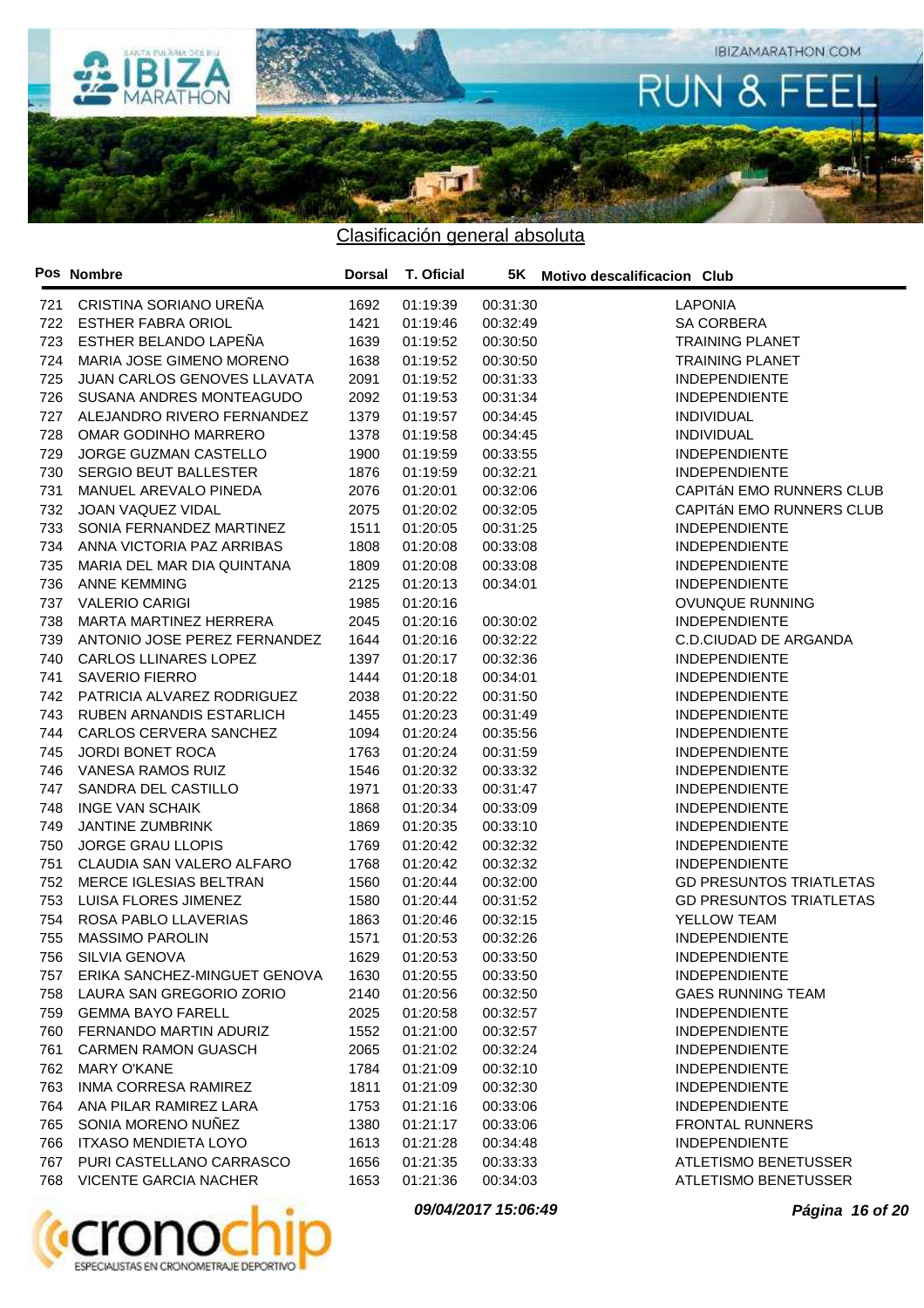

|     | Pos Nombre                            | Dorsal | <b>T. Oficial</b> |          | 5K Motivo descalificacion Club |
|-----|---------------------------------------|--------|-------------------|----------|--------------------------------|
| 769 | MONICA LOPEZ MARTINEZ                 | 1654   | 01:21:36          | 00:33:33 | ATLETISMO BENETUSSER           |
| 770 | <b>ERMANNO PARADISI</b>               | 1765   | 01:21:39          | 00:33:40 | <b>INDEPENDIENTE</b>           |
| 771 | JUAN MARMOL SANCHEZ                   | 1752   | 01:21:43          | 00:37:00 | <b>INDEPENDIENTE</b>           |
| 772 | <b>WILLIAM MIGANI</b>                 | 1984   | 01:21:44          | 00:30:56 | <b>OVUNQUE RUNNING</b>         |
| 773 | <b>GIOVANNI VENINI</b>                | 1020   | 01:21:44          | 00:30:08 | <b>INDEPENDIENTE</b>           |
| 774 | <b>SANDRO MUCCIOLI</b>                | 1987   | 01:21:45          |          | <b>OVUNQUE RUNNING</b>         |
| 775 | CRISTINA PONCE LIZCANO                | 1637   | 01:21:46          | 00:32:30 | <b>TRAINING PLANET</b>         |
| 776 | SIRA DE NICOLAS HERBOSA               | 1038   | 01:21:47          | 00:32:29 | <b>DESAFIO PERSONAL</b>        |
| 777 | <b>JOSE DOMINGO GARCIA</b>            | 1325   | 01:21:56          | 00:36:07 | <b>TRAGALPINOS</b>             |
| 778 | SUSANA DIEZ SALA                      | 1326   | 01:21:56          | 00:36:09 | <b>INDEPENDIENTE</b>           |
| 779 | ROBERTO CARLO PALDERA                 | 1382   | 01:22:02          | 00:33:27 | <b>INDEPENDIENTE</b>           |
| 780 | MARIA GABRIELLA NATALE                | 1757   | 01:22:04          | 00:33:28 | <b>INDEPENDIENTE</b>           |
| 781 | <b>MYRIAM BELKHIRIA</b>               | 1713   | 01:22:06          | 00:33:02 | <b>INDEPENDIENTE</b>           |
| 782 | <b>GIADA VISCOGLIOSI</b>              | 1402   | 01:22:07          | 00:33:00 | <b>INDEPENDIENTE</b>           |
| 783 | <b>KATE REINHARDT</b>                 | 1412   | 01:22:16          | 00:32:06 | <b>INDEPENDIENTE</b>           |
| 784 | PILAR ALCAIDE LAZARO                  | 2041   | 01:22:24          |          | <b>INDEPENDIENTE</b>           |
| 785 | <b>LAURA MARI TUR</b>                 | 2050   | 01:22:27          | 00:32:17 | <b>INDEPENDIENTE</b>           |
| 786 | ANDREA DORO                           | 1931   | 01:22:33          | 00:32:44 | <b>INDEPENDIENTE</b>           |
| 787 | ELISA LOZOYA HORTELANO                | 1636   | 01:22:39          | 00:32:47 | <b>TRAINING PLANET</b>         |
| 788 | <b>MIREILLE BROERS</b>                | 1350   | 01:22:42          | 00:33:13 | <b>INDEPENDIENTE</b>           |
| 789 | <b>CRISTINA BUDI</b>                  | 1303   | 01:22:52          | 00:35:22 | <b>INDEPENDIENTE</b>           |
| 790 | MARIA CARMEN FERRER HERNANDEZ 1734    |        | 01:22:58          | 00:33:54 | <b>RIVER RUNNERS</b>           |
| 791 | DIANA SZCZEPANSKA                     | 1778   | 01:23:08          | 00:33:39 | <b>INDEPENDIENTE</b>           |
| 792 | <b>SILVIA GARIBOLDI</b>               | 1902   | 01:23:17          | 00:31:07 | ALMOSTTHERE                    |
| 793 | ANA VILLALBA DE ORTEGA                | 1317   | 01:23:20          | 00:32:02 | <b>INDEPENDIENTE</b>           |
| 794 | MONICA CANTO PRIMO                    | 1680   | 01:23:20          | 00:36:02 | <b>INDEPENDIENTE</b>           |
| 795 | AMPARO RIDAURA LEAL                   | 1678   | 01:23:21          | 00:36:02 | <b>INDEPENDIENTE</b>           |
| 796 | JOSE LUIS HERNANDEZ GOMEZ             | 1853   | 01:23:27          | 00:31:52 | <b>INDEPENDIENTE</b>           |
| 797 | MARIA CARMEN SOLORZANO MORENC 1542    |        | 01:23:32          | 00:35:37 | <b>INDEPENDIENTE</b>           |
| 798 | <b>GEMMA MARTI ESPI</b>               | 1652   | 01:23:37          | 00:33:20 | <b>CALDERONA TRIATLON</b>      |
| 799 | LIDIA ASENSIO MARTINEZ                | 2020   | 01:23:39          | 00:32:58 | <b>INDEPENDIENTE</b>           |
| 800 | JUAN JOSE SANCHEZ HERNANDEZ           | 1034   | 01:23:41          | 00:35:01 | <b>DESAFIO PERSONAL</b>        |
| 801 | DANIELA FACCHINETTI                   | 1037   | 01:23:41          | 00:35:01 | <b>DESAFIO PERSONAL</b>        |
| 802 | FREDERIQUE DONY                       | 1747   | 01:23:43          | 00:33:24 | LDLV                           |
| 803 | <b>MARCO MISSORA</b>                  | 1822   | 01:23:45          | 00:31:46 | <b>INDEPENDIENTE</b>           |
| 804 | ANA GUILLEN VILLANUEVA                | 1513   | 01:23:46          | 00:32:33 | CA VON HIPPEL-LINDAU PAIPORT   |
|     | 805 ADRIAN LOZANO ALCAÑIZ             | 1512   | 01:23:46          | 00:32:33 | CA VON HIPPEL-LINDAU PAIPORT   |
| 806 | MARIBEL VILAPLANA VILAPLANA           | 1599   | 01:23:47          | 00:34:52 | <b>INDEPENDIENTE</b>           |
| 807 | PATRICIA WRIGHT                       | 1533   | 01:23:50          | 00:34:08 | <b>INDEPENDIENTE</b>           |
|     | <b>JENNY KETEL</b>                    | 1521   |                   |          | <b>INDEPENDIENTE</b>           |
| 808 |                                       |        | 01:23:55          | 00:32:49 |                                |
| 809 | MARIA JESUS MASCARELL CANET           | 1585   | 01:23:59          | 00:32:46 | CA ELS COIXOS                  |
| 810 | EVA MASCARELL CANET                   | 1586   | 01:23:59          | 00:32:46 | CA ELS COIXOS                  |
| 811 | ROSA NAVASQUILLO TORMOS               | 1589   | 01:23:59          | 00:32:46 | CA ELS COIXOS                  |
| 812 | JOSE LUIS MALDONADO DASIT             | 1679   | 01:24:08          | 00:35:56 | <b>INDEPENDIENTE</b>           |
| 813 | <b>CHARLOTTE HOWARTH</b>              | 1386   | 01:24:20          | 00:34:32 | <b>INDEPENDIENTE</b>           |
| 814 | REBECCA HRONEK                        | 1718   | 01:24:20          | 00:34:34 | <b>COMMANDO FIT</b>            |
| 815 | JOSEFA MARIA JORDA VAZQUEZ            | 1826   | 01:24:20          | 00:34:46 | <b>INDEPENDIENTE</b>           |
| 816 | MARIA DEL PILAR AYMERICH DE VEGA 1607 |        | 01:24:25          | 00:36:01 | MENTECATOS'SUNRISE             |



**09/04/2017 15:06:49 Página 17 of 20**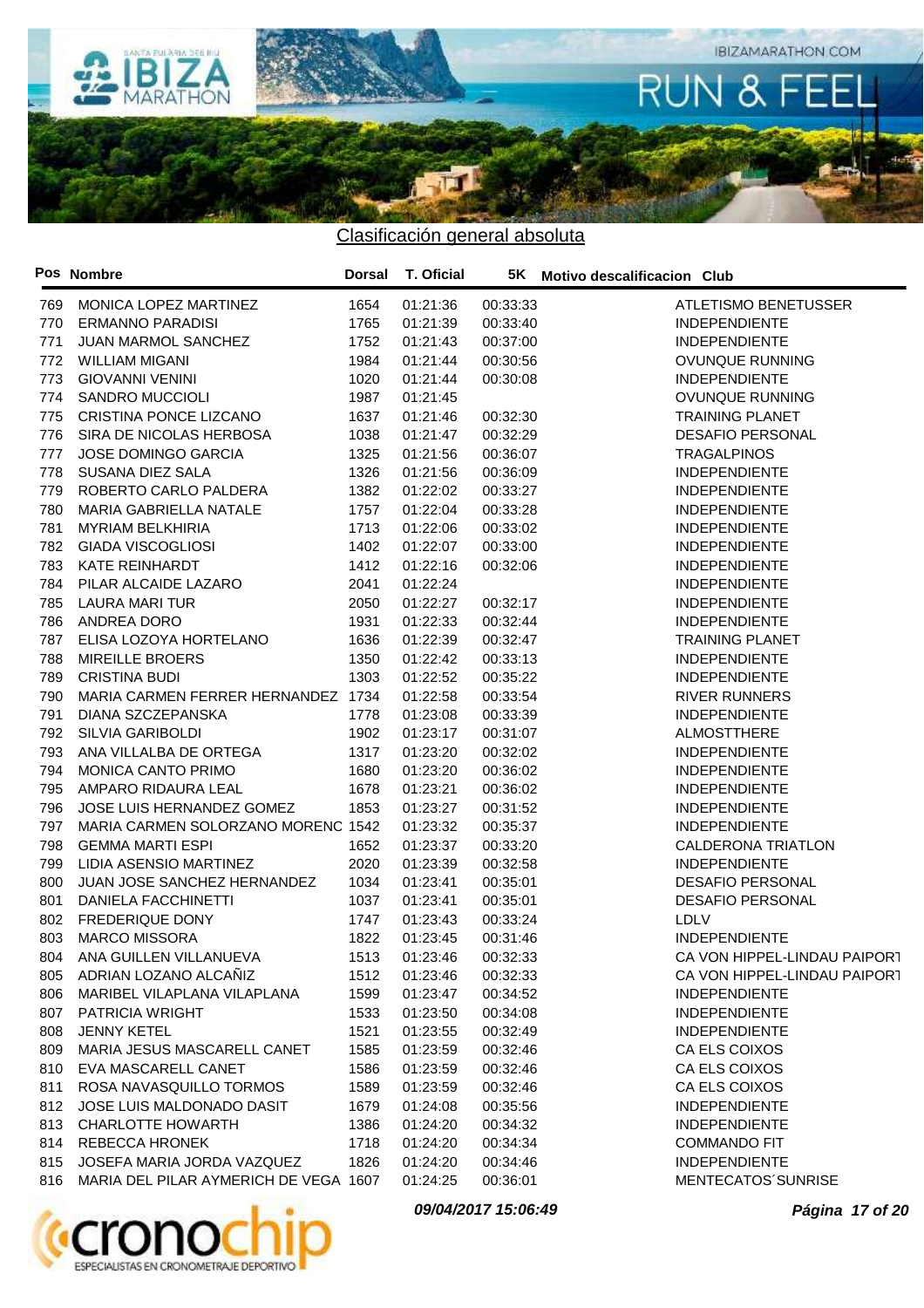

|     | Pos Nombre                            | Dorsal | <b>T. Oficial</b> |          | 5K Motivo descalificacion Club |
|-----|---------------------------------------|--------|-------------------|----------|--------------------------------|
| 817 | MARIBEL ASOREY GONZALEZ               | 1346   | 01:24:26          | 00:33:46 | <b>INDEPENDIENTE</b>           |
| 818 | CLARA PAYA ALGARRA                    | 1348   | 01:24:26          | 00:33:46 | <b>INDEPENDIENTE</b>           |
| 819 | ANGELIQUE HELLENBERG                  | 1603   | 01:24:47          | 00:32:38 | <b>INDEPENDIENTE</b>           |
| 820 | <b>VINQUI FERNANDEZ</b>               | 1528   | 01:24:51          | 00:35:05 | <b>HOUSE OF RUNNING</b>        |
| 821 | <b>DEBBIE RIB</b>                     | 1738   | 01:24:58          | 00:33:44 | <b>INDEPENDIENTE</b>           |
| 822 | SILVIA VAN DIJK                       | 1683   | 01:25:02          | 00:33:07 | <b>INDEPENDIENTE</b>           |
| 823 | <b>JULIO LEANDRO SPINA</b>            | 1728   | 01:25:09          | 00:34:17 | <b>MOJITO</b>                  |
| 824 | ANA ROSA FIGUEIRO GONZALEZ            | 1555   | 01:25:10          | 00:33:34 | <b>INDEPENDIENTE</b>           |
| 825 | VIOLETA PEREZ DOÑATE                  | 1494   | 01:25:13          | 00:33:54 | <b>INDEPENDIENTE</b>           |
| 826 | BELEN AGUILAR GARCIA-ITURROSPE        | 1492   | 01:25:14          | 00:33:53 | <b>INDEPENDIENTE</b>           |
| 827 | MARIA PILAR HERRANDO EXPOSITO         | 1858   | 01:25:15          | 00:33:55 | <b>INDEPENDIENTE</b>           |
| 828 | <b>BEKKA RAWKINS</b>                  | 1777   | 01:25:16          | 00:34:32 | <b>INDEPENDIENTE</b>           |
| 829 | <b>MELANIE BASE</b>                   | 1812   | 01:25:20          | 00:34:30 | <b>INDEPENDIENTE</b>           |
| 830 | MICHAEL BASE                          | 1813   | 01:25:22          | 00:34:28 | <b>INDEPENDIENTE</b>           |
| 831 | <b>FRANCISCO LAHUERTA</b>             | 1873   | 01:25:31          | 00:34:51 | <b>INDEPENDIENTE</b>           |
| 832 | MARTIN REBOREDO COBIAN                | 1068   | 01:25:41          | 00:31:24 | <b>INDEPENDIENTE</b>           |
| 833 | MANUELA RODRIGUEZ LUSSICH             | 1806   | 01:25:43          | 00:36:11 | <b>INDEPENDIENTE</b>           |
| 834 | JUAN CARLOS RODRIGUEZ BLANCO          | 1805   | 01:26:08          | 00:36:11 | <b>INDEPENDIENTE</b>           |
| 835 | <b>MARI OGURA</b>                     | 1657   | 01:26:22          | 00:34:13 | <b>INDEPENDIENTE</b>           |
| 836 | ATSUSHI OGURA                         | 1658   | 01:26:23          | 00:34:13 | <b>INDEPENDIENTE</b>           |
| 837 | SUSANA PARRAGA GARCIA                 | 1914   | 01:26:26          | 00:35:02 | <b>INDEPENDIENTE</b>           |
| 838 | MAITE GOMIS SOLER                     | 1916   | 01:26:26          | 00:35:02 | <b>INDEPENDIENTE</b>           |
| 839 | MARIA TERESA LORENZO LEGEREN          | 1929   | 01:26:31          | 00:34:48 | CLUB DE RUNNING SALUDABLE      |
| 840 | JOSE MANUEL FERNANDEZ GUEDELLA 1928   |        | 01:26:31          | 00:34:48 | CLUB DE RUNNING SALUDABLE      |
| 841 | ELENA CARRENO NOGUERA                 | 1827   | 01:26:48          | 00:34:27 | <b>CD GALENO</b>               |
| 842 | RAQUEL GAVIDIA CAMARA                 | 1635   | 01:26:49          | 00:34:41 | <b>TRAINING PLANET</b>         |
| 843 | JOSE MARIA SELLENS MADRID             | 1543   | 01:26:53          | 00:33:41 | <b>INDEPENDIENTE</b>           |
| 844 | <b>BARBARA MARTI MARCOS</b>           | 1508   | 01:26:56          | 00:34:56 | <b>INDEPENDIENTE</b>           |
| 845 | JOSE CARLOS RODRIGUEZ DE LOPE LI 1507 |        | 01:26:57          | 00:34:56 | <b>INDEPENDIENTE</b>           |
| 846 | MARIA CARMEN VIVAS SANCHEZ            | 1625   | 01:27:06          | 00:35:33 | CA ONDA                        |
| 847 | JOSE MIGUEL PALLARES FERNANDEZ 1624   |        | 01:27:06          | 00:35:33 | CA ONDA                        |
| 848 | DAVID COKER                           | 1775   | 01:27:17          | 00:34:34 | <b>INDEPENDIENTE</b>           |
| 849 | DE SAINT BLANQUAT PIERRE              | 2105   | 01:27:43          | 00:35:40 | <b>INDEPENDIENTE</b>           |
| 850 | FRANCISCO JAVIER FERNANDEZ CALA 2157  |        | 01:27:44          | 00:30:34 | <b>INDEPENDIENTE</b>           |
| 851 | <b>DUBOIS JEROME</b>                  | 1976   | 01:27:44          | 00:30:41 | <b>INDEPENDIENTE</b>           |
| 852 | RIVIECCIO JEAN PHILIPPE               | 1242   | 01:27:44          | 00:30:40 | <b>INDEPENDIENTE</b>           |
|     | 853 GALLAIS CHRISTOPHE                | 1487   | 01:27:47          | 00:30:41 | <b>INDEPENDIENTE</b>           |
| 854 | ROCIO GOMEZ PEREZ                     | 1575   | 01:27:51          | 00:35:39 | <b>INDEPENDIENTE</b>           |
| 855 | MARINA PEREZ QUESADA                  | 1531   | 01:28:01          | 00:36:37 | RUNNERS VALENCIA               |
| 856 | LIDIA BARBERIA LOPEZ SILVES           | 1530   | 01:28:01          | 00:36:38 | <b>RUNNERS VALENCIA</b>        |
| 857 | DIANA ELENA SANCHEZ CUESTA            | 2184   | 01:28:01          | 00:36:43 | <b>INDEPENDIENTE</b>           |
| 858 | SARAH EISSA                           | 1711   | 01:28:10          | 00:34:43 | <b>INDEPENDIENTE</b>           |
| 859 | EVA MARIA CUTANDA GARCIA              | 1626   | 01:28:16          | 00:35:33 | <b>INDEPENDIENTE</b>           |
| 860 | JOSE VICENTE FERRANDIS MANZANEF 1627  |        | 01:28:17          | 00:35:32 | <b>INDEPENDIENTE</b>           |
| 861 | ANA SELLENS MARTINEZ                  | 1544   | 01:28:19          | 00:34:25 | <b>INDEPENDIENTE</b>           |
| 862 | TONI OTAL ROMERO                      | 1545   | 01:28:19          | 00:34:25 | <b>INDEPENDIENTE</b>           |
| 863 | ROMINA VANESA GALLIANI BERRUTTI       | 1067   | 01:28:22          | 00:35:07 | <b>INDEPENDIENTE</b>           |
| 864 | CRISTINA MOYA ROZALEN                 | 2059   | 01:28:27          | 00:35:44 | <b>INDEPENDIENTE</b>           |



**09/04/2017 15:06:49 Página 18 of 20**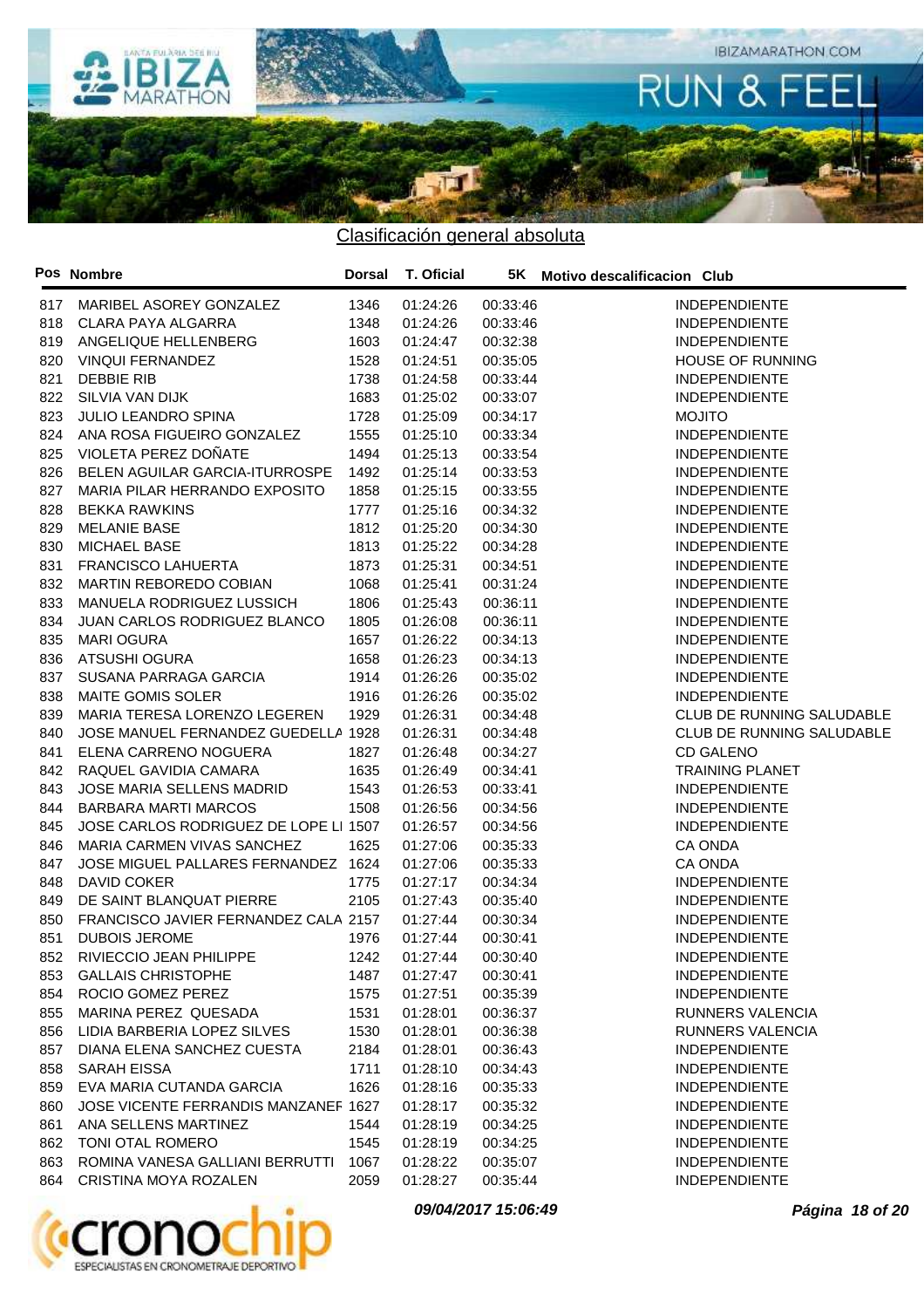

|     | Pos Nombre                           | Dorsal | T. Oficial |          | 5K Motivo descalificacion Club |
|-----|--------------------------------------|--------|------------|----------|--------------------------------|
| 865 | <b>FILIPPO VEGGETTI</b>              | 2116   | 01:28:27   | 00:32:13 | <b>INDEPENDIENTE</b>           |
| 866 | <b>ESTHER ROMERO VARGAS</b>          | 1538   | 01:28:27   | 00:35:43 | <b>INDEPENDIENTE</b>           |
| 867 | TERESA CASTELLAR FORTEA              | 2058   | 01:28:28   | 00:35:45 | <b>INDEPENDIENTE</b>           |
| 868 | <b>MARTA PONS CASANOVA</b>           | 1702   | 01:28:43   | 00:38:57 | <b>INDEPENDIENTE</b>           |
| 869 | MARIA DEL MAR LLUCH TARGARONA        | 1817   | 01:28:58   | 00:33:43 | <b>INDEPENDIENTE</b>           |
| 870 | <b>DANIELE FABBRI</b>                | 1983   | 01:29:10   | 00:33:57 | OVUNQUE RUNNING                |
| 871 | EVA MARIA TUR SOLA                   | 1007   | 01:29:22   | 00:36:27 | CE QUATRE GATS DE ROTOVA       |
| 872 | MARIA DOMENECH LLORET                | 1745   | 01:29:26   | 00:32:51 | <b>INDEPENDIENTE</b>           |
| 873 | ALICIA CHENOLL GARCIA                | 1661   | 01:29:38   | 00:35:02 | CA ELS COIXOS                  |
| 874 | JOSE MARIA FERNANDEZ DEL MORAL (1766 |        | 01:29:46   | 00:34:52 | <b>GENT DE FOIOS</b>           |
| 875 | PAULA ARTAL BONET                    | 1767   | 01:29:47   | 00:35:11 | <b>INDEPENDIENTE</b>           |
| 876 | RAFAEL CERVERO CARRASCOSA            | 1793   | 01:29:48   | 00:35:11 | <b>INDEPENDIENTE</b>           |
| 877 | <b>JESSICA MOLTENI</b>               | 1611   | 01:29:50   | 00:36:13 | <b>INDEPENDIENTE</b>           |
| 878 | <b>SIMONA MARIN</b>                  | 1617   | 01:29:50   | 00:36:14 | <b>INDEPENDIENTE</b>           |
| 879 | ERICA PEREIRA LEBOSO                 | 1556   | 01:30:27   | 00:36:29 | <b>INDEPENDIENTE</b>           |
| 880 | MARCOS ANTONIO FIGUEROA NIETO        | 1327   | 01:30:27   | 00:36:30 | <b>INDEPENDIENTE</b>           |
| 881 | CONNAN CARDINALE NATACHA             | 2036   | 01:30:31   | 00:36:37 | <b>INDEPENDIENTE</b>           |
| 882 | <b>KARINA MARTORELLI</b>             | 1824   | 01:30:33   | 00:36:14 | <b>INDEPENDIENTE</b>           |
| 883 | CARMEN LUISA DOLZ RAMON              | 2029   | 01:30:33   | 00:36:14 | C.A. AVAPACE CORRE             |
| 884 | ANGEL LOPEZ MUÑOZ                    | 2028   | 01:30:34   | 00:36:14 | C.A. AVAPACE CORRE             |
| 885 | <b>BOEHME ANJA</b>                   | 1577   | 01:30:50   | 00:38:21 | AYYO TEAM ESSEN E.V.           |
| 886 | NORA-EDITH YANOVSKY MARTI            | 1937   | 01:30:53   | 00:35:30 | <b>INDEPENDIENTE</b>           |
| 887 | SONIA SERRRES BANDEIRA               | 1305   | 01:31:00   | 00:38:57 | <b>INDEPENDIENTE</b>           |
| 888 | <b>BENEDICTE EISSA</b>               | 1710   | 01:31:42   | 00:34:45 | <b>INDEPENDIENTE</b>           |
| 889 | <b>MARIA BUIGUES ROS</b>             | 1699   | 01:32:16   | 00:36:53 | BEER RUNNERS XABIA             |
| 890 | <b>MARIAN MARTINEZ</b>               | 2047   | 01:32:18   | 00:36:09 | <b>INDEPENDIENTE</b>           |
| 891 | ROSANA BELDA INSA                    | 1522   | 01:33:12   | 00:37:02 | <b>LAPONIA</b>                 |
| 892 | ANGELINES DEBON LACRUZ               | 1600   | 01:33:28   | 00:36:35 | TOPRUN TEAM BY METAESPORT      |
| 893 | AMELIA MARTINEZ TARREGA              | 1619   | 01:33:28   | 00:35:28 | TOPRUN TEAM BY METAESPORT      |
| 894 | ELVIRA VILAR FAULI                   | 1655   | 01:33:29   | 00:36:33 | ATLETISMO BENETUSSER           |
| 895 | <b>NOELIA GAY TOMILLO</b>            | 2191   | 01:33:29   | 00:36:36 | <b>INDEPENDIENTE</b>           |
| 896 | <b>LIZ NAISMITH</b>                  | 1651   | 01:33:48   | 00:36:24 | <b>INDEPENDIENTE</b>           |
| 897 | <b>BEELEN LISETTE</b>                | 1559   | 01:34:26   | 00:39:09 | BEERSELSE VRIJE LOPERS         |
| 898 | MARIA CRISTINA TORREMOCHA LOPEZ 2012 |        | 01:34:30   | 00:37:32 | <b>MESVIDA</b>                 |
| 899 | SUSANA GOMEZ VIDAL                   | 1865   | 01:34:48   | 00:34:14 | YELLOW TEAM                    |
|     | 900 JESUS BALLESTEROS MIR            | 1725   | 01:35:10   | 00:37:04 | <b>INDEPENDIENTE</b>           |
|     | 901 YOLANDA VENY VILLANUEVA          | 1724   | 01:35:10   | 00:37:05 | <b>INDEPENDIENTE</b>           |
| 902 | VICTORIA RODRIGUEZ LUSSICH           | 1807   | 01:35:19   | 00:36:59 | <b>INDEPENDIENTE</b>           |
| 903 | <b>JUAN IGNACIO SOLARES OLMOS</b>    | 1066   | 01:36:36   | 00:37:55 | <b>INDEPENDIENTE</b>           |
| 904 | ELISABET ROCHO MORENO                | 1065   | 01:36:36   | 00:37:55 | <b>INDEPENDIENTE</b>           |
| 905 | XELO ORTOLA I MOLTO                  | 1791   | 01:37:07   | 00:37:54 | C.A. MIRAMAR FENT CAMES        |
| 906 | <b>ISABEL ORENES SANCHEZ</b>         | 1751   | 01:37:37   | 00:37:03 | <b>INDEPENDIENTE</b>           |
| 907 | ADELINA ORTIZ TOVAR                  | 1788   | 01:37:38   | 00:37:34 | <b>INDEPENDIENTE</b>           |
| 908 | JOSE CASANOVA CUENCA                 | 1676   | 01:38:20   | 00:38:36 | <b>INDEPENDIENTE</b>           |
| 909 | LEUTHER JOHANN                       | 1849   | 01:38:26   | 00:38:09 | <b>INDEPENDIENTE</b>           |
| 910 | PILAR MARRERO BRITO                  | 1754   | 01:41:40   | 00:39:18 | <b>INDEPENDIENTE</b>           |
| 911 | ANA BELEN MONTOLIU VICENTE           | 1463   | 01:43:03   | 00:41:28 | <b>RUNNING LLEIDA</b>          |
| 912 | <b>CHIARA BISERNA</b>                | 1576   | 01:44:18   | 00:45:10 | <b>INDEPENDIENTE</b>           |



**09/04/2017 15:06:49 Página 19 of 20**